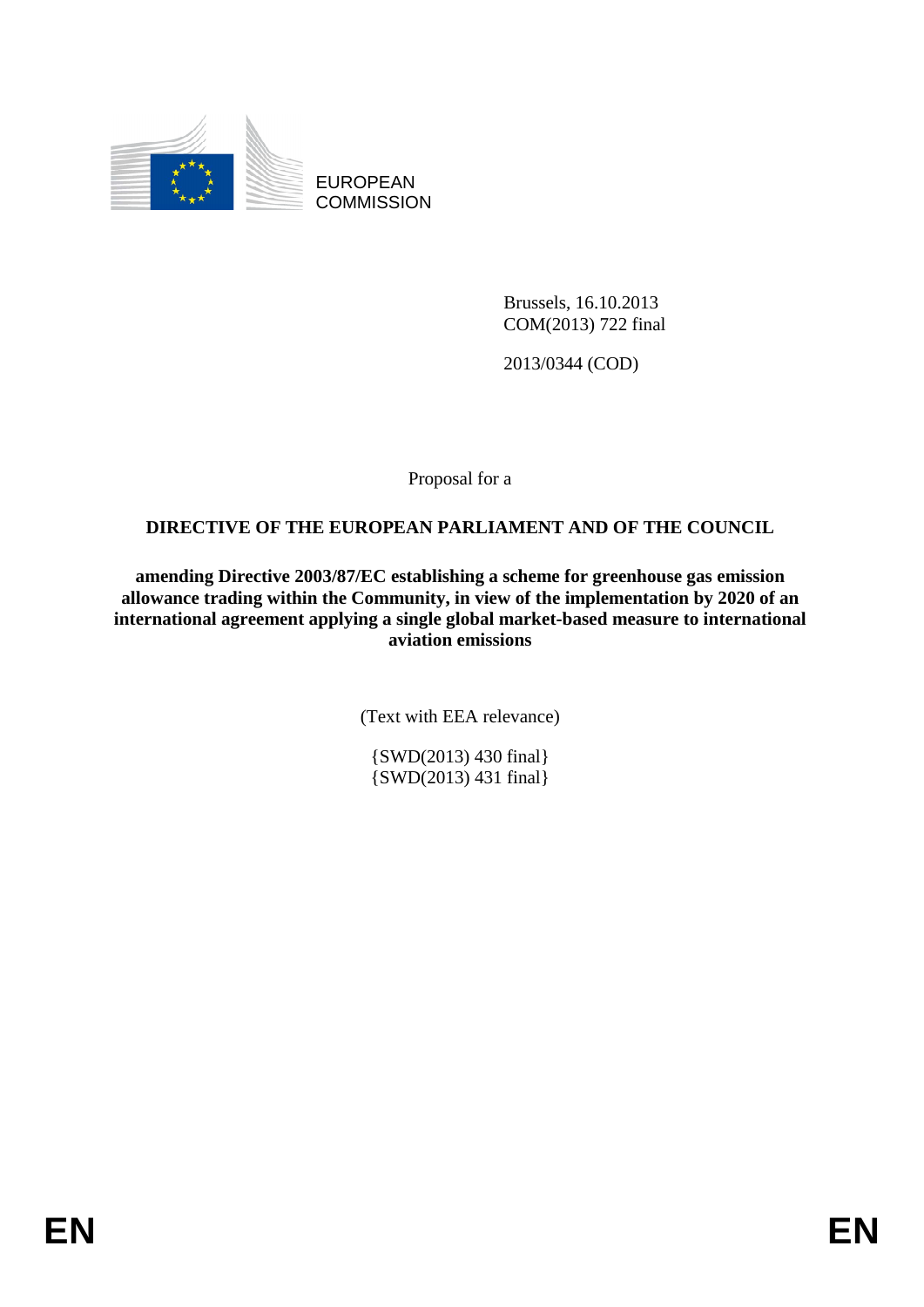### **EXPLANATORY MEMORANDUM**

# **1. CONTEXT OF THE PROPOSAL**

Emissions from aviation are one of the fastest growing sources of greenhouse gas emissions. As the technological potential for emissions reduction is limited in the aviation sector, market-based measures (MBMs) allow aviation to contribute to emission reductions by the airlines offsetting their strong emission growth through funding emission reductions in other sectors.

The suitability of MBMs for international aviation has long been recognised. The 2001 ICAO Assembly endorsed the application of open emissions trading systems to international aviation. Following the ICAO's 2004 endorsement of regional MBMs, the EU led the way by including aviation in its Emission Trading System (EU ETS). Despite its positive environmental effects at low economic costs, the implementation of the EU ETS has had to face significant international opposition (e.g. allegations that regulating emissions from airlines based outside the EU would violate the sovereignty of third states). The European Court of Justice has, however, dismissed appeals by foreign airlines in this respect and confirmed the legality of the EU  $ETS<sup>1</sup>$ .

At the same time, the integration of aviation into the EU ETS has been decisive in driving forward ICAO discussions. The intensive engagement of the EU in tackling climate change has been crucial in generating momentum in ICAO towards global action for addressing aviation emissions. Clearly, given the EU ETS would only ever cover a proportion of international aviation emissions, the overall strong global growth of these emissions will continue if no MBM is implemented on a global level, and emission reduction goals will remain aspirational.

The 2013 38<sup>th</sup> ICAO Assembly has now decided on the development of a global MBM to be finalised at the next ICAO Assembly in 2016 and to be implemented by 2020. Progress was not made on a "framework" for national/ regional MBMs up to 2020, as in particular the Assembly resolution repeated the same language as from the 2007 and 2010 Assemblies and the European States confirmed their position on the 2007 and 2010 Assembly resolutions as concerns so-called 'mutual agreement'. In response to this progress on a global MBM and to promote further momentum, the Commission considers it appropriate to propose lowering the proportion of emissions to which the EU emissions trading system should apply up to 2020, as the further action already envisaged in Decision No. 377/2013/EU.

### **2. RESULTS OF CONSULTATIONS WITH INTERESTED PARTIES AND IMPACT ASSESSMENTS**

Consultations on aviation's inclusion in the EU ETS began in September 2005 with the Communication ''Reducing the Climate Change Impact of Aviation", COM(2005)459, which led to the proposal of legislation in December 2006. Consultations with third countries on aviation and emissions trading have taken place since then, both formally e.g. in the context of EU-US Joint Committee meetings and through bilateral and multilateral meetings. Most recently, an online public consultation was held for 12 weeks from 21 June to 13 September 2013. The public consultation was carried out using the "General principles and minimum standards for consultation of interested parties by the Commission", and it asked all stakeholders – including public authorities from third countries – on their views concerning

 $\frac{1}{1}$  See judgment of the European Court of Justice in Case C-366/2010, handed down on 21 December 2011.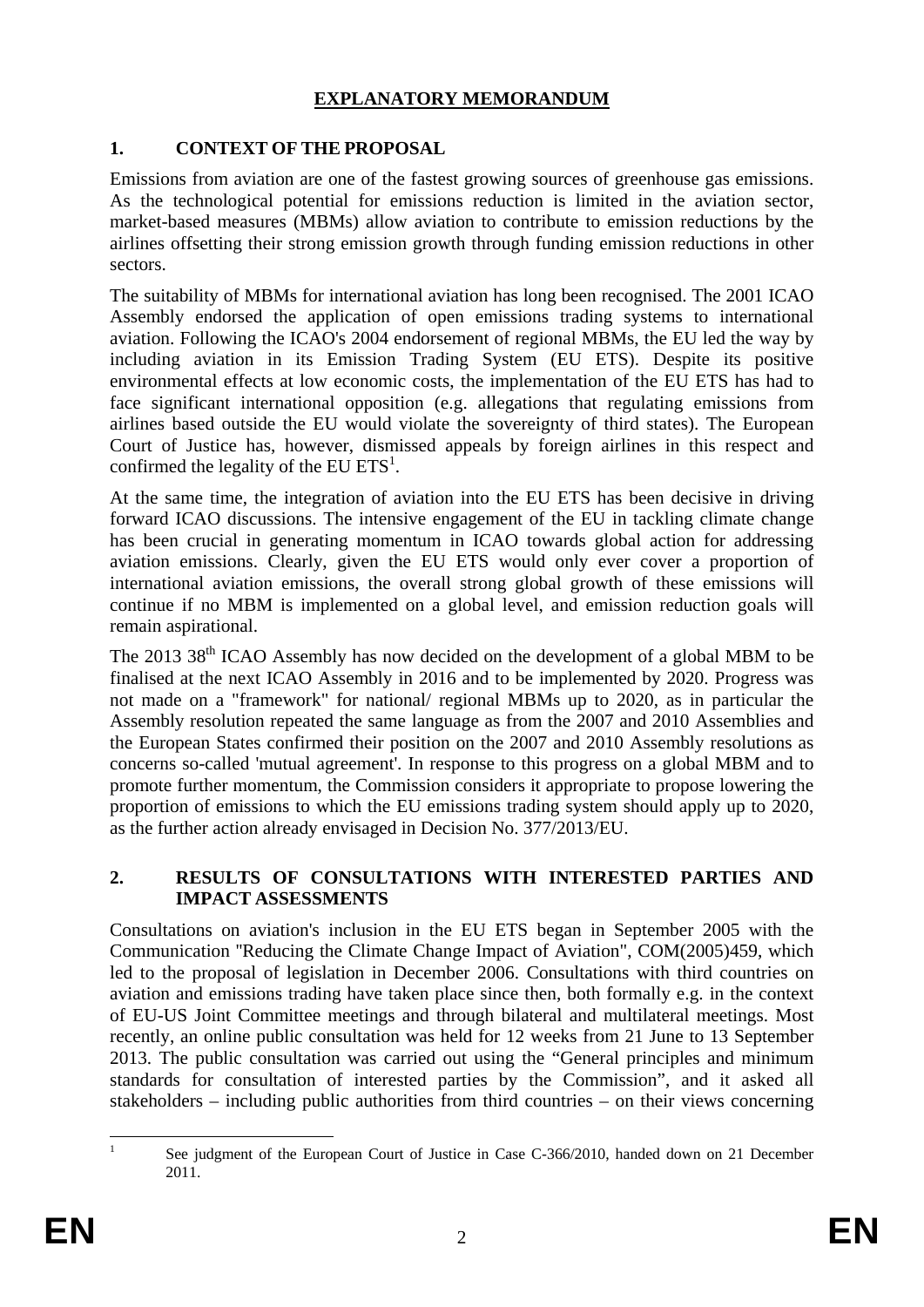the scope of regional and global MBMs. The Commission will continue to engage in constructive bilateral and multilateral contacts with third countries.

The public consultation confirms strong support for MBMs from public authorities, NGOs and the airlines. All respondents favour MBMs for the aviation sector, with one association opposing regional MBMs in advance of a global MBM. With regard to regional action, airlines emphasise administrative simplicity and political acceptability, as well as environmental effectiveness and avoiding discrimination on routes and between operators. Public authorities and NGOs emphasise covering meaningful emissions, administrative simplicity and political acceptability.

The Impact Assessment has shown that adapting the EU ETS to accord with what was expected to be ICAO's MBM Resolution for the period up to 2020 is feasible at low administrative costs. The chief benefit from reducing the scope of the EU ETS up to 2020 is that, with a global MBM applying from 2020 closing the global "emission gap", doubling coverage of international aviation emissions compared to the EU ETS, and leading to a halving of these emissions by 2050, this will have significantly greater overall environmental benefits.

# **3. LEGAL ELEMENTS OF THE PROPOSAL**

# **Summary of the proposed action**

In line with the outcome of the  $38<sup>th</sup>$  ICAO Assembly held in September 2013, there should be a single global market-based measure (MBM) applying to international aviation emissions from 2020 onwards. In response to this progress and to promote further momentum towards the successful establishment of a global MBM, amendments should be made to the aviation activities covered by the EU ETS.

This proposal for a Directive follows on from the Decision No. 377/2013/EU, which was adopted in order to promote progress on global action through ICAO. As with Decision No. 377/2013/EU, it is important that this proposal is agreed swiftly between the European Parliament and Council, so as to be in place for when the next allowance surrender obligations fall due on 30 April 2014. In the absence of a further agreed revision, the ETS reverts to the position before the Decision No. 377/2013/EU. The key features of the revised ETS system resulting from this proposal would be as follows:

- Flights between aerodromes in the EEA remain fully covered, as under the original Directive and Decision No. 377/2013/EU.
- Flights to and from third countries which are not developed countries and which emit less than 1% of global aviation emissions would be exempted. This would exclude routes to around 80 countries on a non-discriminatory basis.
- Flights to and from third countries are responsible for emissions taking place not beyond EEA countries, as from 2014. A simplified procedure is proposed to determine the relevant proportion of emissions of a given flight which is covered by the ETS. It is proposed that operators can choose between approaches to MRV methodology for compliance.
- Overflights of EEA countries are exempt, as are emissions from flights between airports in third countries and EEA airports as regards European dependencies and territories, and flights to and from EEA airports and those territories.

With effect from 2013 onwards, this act derogates from the ETS Directive in respect of a proportion of flight emissions to and from third countries. In 2013, this relates to all emissions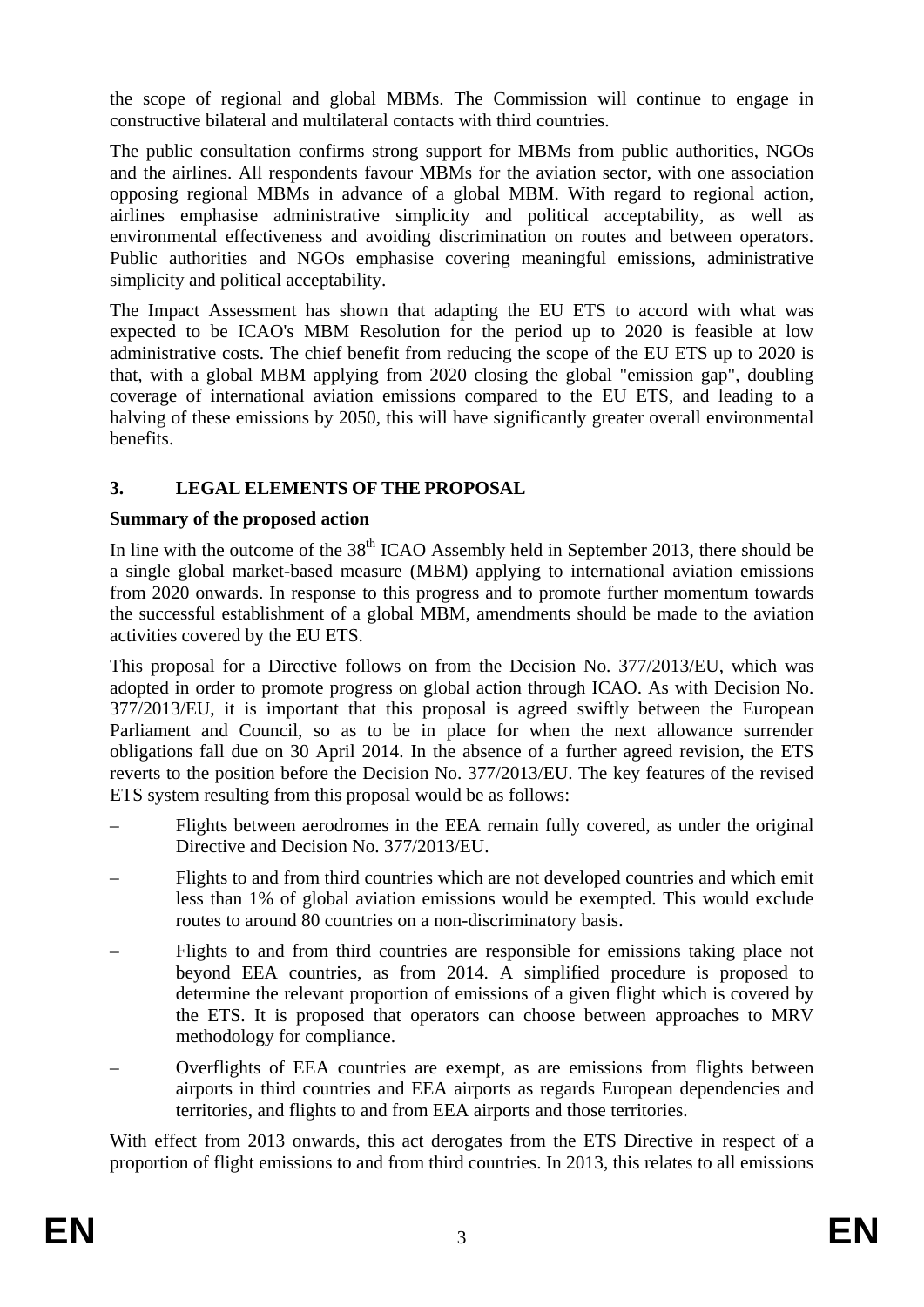from flights to and from countries outside the European Economic Area (EEA). For each calendar year between 2014 to 2020, these proportions are set out in an Annex, and have been calculated by Eurocontrol on the basis of the proportion of the Great Circle Distance between the main airports in the EEA and in third countries, that is not more than 12 miles beyond the furthest point of EEA coastline. The percentages are low estimates of the actual climate change impact from aircraft taking off and landing from aerodromes in the Union since aviation also impacts on climate change from emissions of nitrogen oxides, water vapour and sulphate and soot particles which have been estimated to have climate change effects of the same level as those from the carbon dioxide emissions, which have not been taken into account.

The process of applying percentages for flights to and from third countries is designed to be workable and pragmatic, using existing reporting categories applicable since 2010. Working on the basis of country-pairs means that figures are needed for flights on the routes from each Member State to third countries. Where flights operate to multiple time zones in a third country, a percentage shall be included for each timezone to which flights operate. These percentages are developed based on best available information, including from Eurocontrol. A table containing all these percentages will be inserted in the Annex.

To provide further flexibility and alternative monitoring, reporting and verification (MRV), it is proposed to offer a choice to operators. In respect of flights to and from third countries, an aircraft operator should be able to choose not to report verified emissions from these flights but instead to rely upon a determination of estimated emissions not beyond EEA Member countries from such flights that is as accurate as possible, based on Eurocontrol calculations of the precise distance flown not beyond EEA countries.

The Member States will adjust allocations for the years 2013-2020 in accordance with the proportions set out in the Annex. The number of allowances auctioned by Member States will be adjusted accordingly.

An additional simplification proposed to the ETS Directive is to provide that action not be taken against non-commercial aircraft operators in respect of emissions from small aircraft operators emitting less than 1000 tonnes CO2 per annum. This is expected to reduce the number of aircraft operators regulated by Member States by around 2200 representing 0.2% of emissions. Alongside other measures being taken to simplify adminstration for small aircraft operators, this is a significant lightening of adminstrative tasks for aircraft operators and for Member States' competent authorities, in line with the EU's better regulation agenda.

All other obligations in respect of flights remain unaffected. This limited approach has shown itself to be workable, as was the case under Decision No. 377/2013/EU. Issuing additional free allocations to operators would undermine the emission reductions that the ETS will bring, and carrying out a new benchmarking exercise would place significant requirements on aircraft operators and Member States when the global MBM is expected to apply in 7 years and, if not, new benchmarking would in any case take place in 2018 according to Article 3e of the ETS Directive.

The environmental benefit of this proposal comes from two key elements: First, it gives impetus to the global MBM that will cover the total emissions from international aviation from 2020 onwards. Depending on the ambition level agreed for the global MBM, total international aviation emissions will be capped at their 2020 level and even be halved by 2050 below 2005 levels. Second, the EU ETS will continue to achieve substantial emission reductions that are expected to be up to 250 million tons CO2 in the period from 2013 to 2020.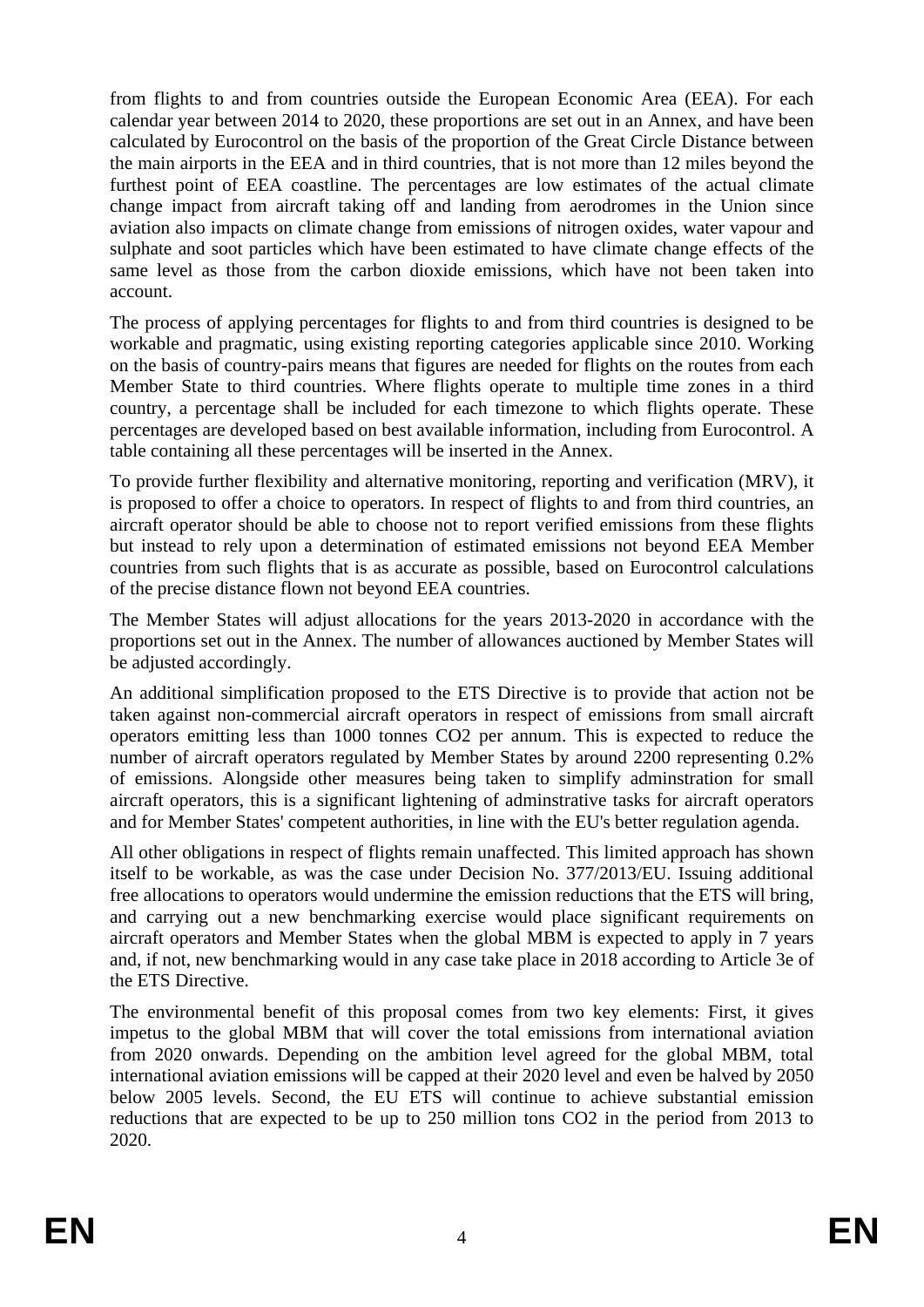It should also be noted that, in terms of administration a global MBM, States will need to enact national provisions. After the 2016 ICAO Assembly, the ETS Directive should be amended as appropriate to provide for the implementation of this global MBM. The global MBM to apply from 2020 onwards should, in terms of the recognition of early action called for by IATA, take offsetting of emissions outside the aviation sector under the EU ETS into account, as well as emission reductions within the sector. Paragraph 26 of ICAO Resolution A38/17-2 calls for these emission reductions to be reported to ICAO.

This proposal should be adopted by the European Parliament and Council early in 2014, so as to provide legal certainty and clarity for aircraft operators who would otherwise have to surrender allowances for their full emissions to and from third countries by 30 April 2014, as referred to in Directive 2003/87/EC.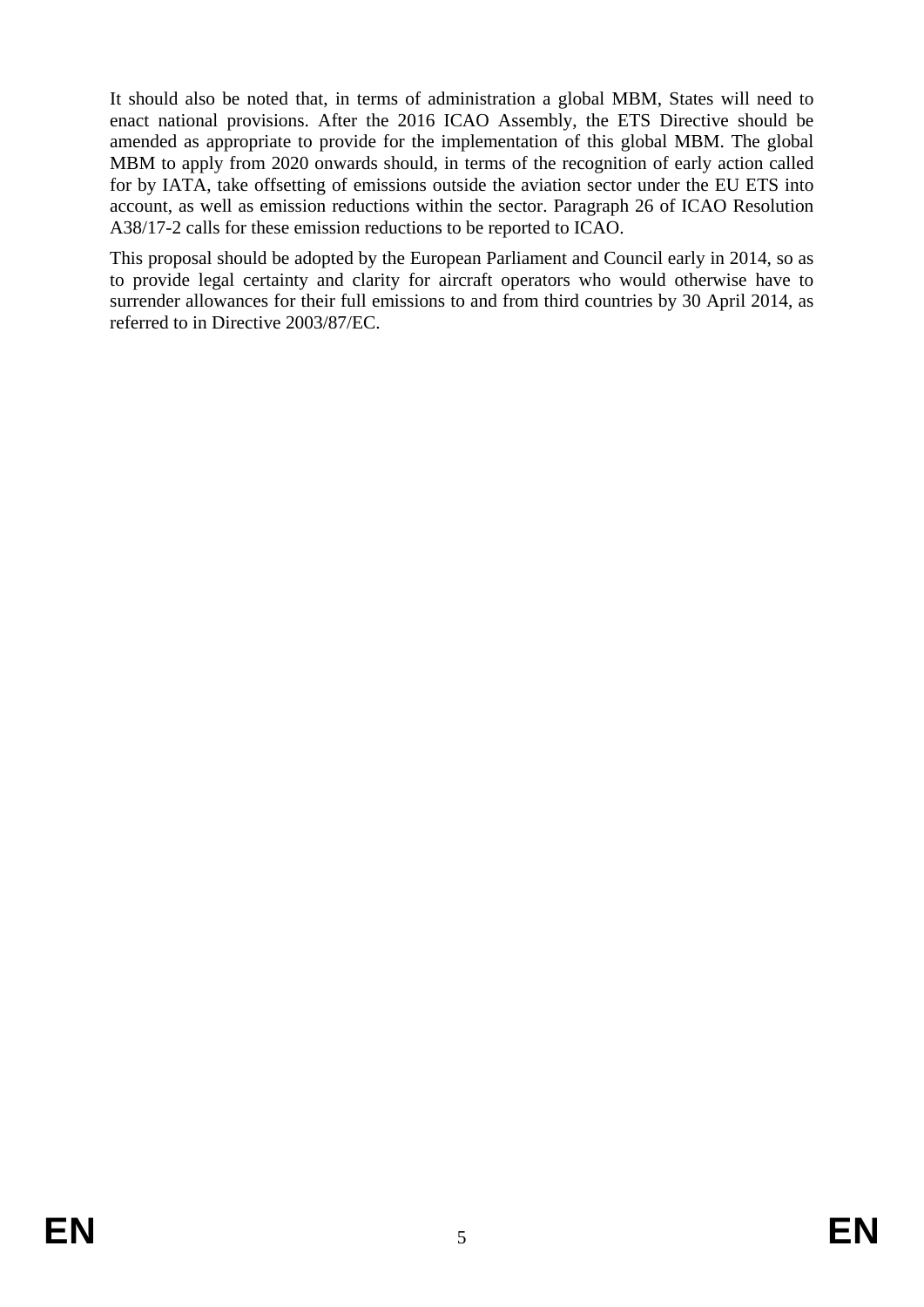2013/0344 (COD)

#### Proposal for a

### **DIRECTIVE OF THE EUROPEAN PARLIAMENT AND OF THE COUNCIL**

#### **amending Directive 2003/87/EC establishing a scheme for greenhouse gas emission allowance trading within the Community, in view of the implementation by 2020 of an international agreement applying a single global market-based measure to international aviation emissions**

(Text with EEA relevance)

### THE EUROPEAN PARLIAMENT AND THE COUNCIL OF THE EUROPEAN UNION,

Having regard to the Treaty on the Functioning of the European Union, and in particular Article 192(1) thereof,

Having regard to the proposal from the European Commission,

After transmission of the draft legislative act to the national Parliaments,

Having regard to the opinion of the European Economic and Social Committee<sup>2</sup>,

Having regard to the opinion of the Committee of the Regions<sup>3</sup>,

Acting in accordance with the ordinary legislative procedure,

Whereas:

- (1) The Union is endeavouring to secure a future international agreement to control greenhouse gas impacts from aviation and, in the meantime, is limiting climate change impacts from aviation activities to and from aerodromes in the Union by autonomous action. In order to ensure that these objectives are mutually supportive and not in conflict, it is appropriate to take account of developments at and positions taken in international fora and in particular to take account of the Resolution containing the "Consolidated statement of continuing ICAO policies and practices related to environmental protection" adopted at the 38<sup>th</sup> session of the Assembly of the International civil Aviation Organisation (ICAO).
- (2) Consequently it is desirable to temporarily consider the requirements set out in Directive  $2003/87/EC$  of the European Parliament and of the Council<sup>4</sup> as satisfied, when obligations are met in respect of a certain percentage of the emissions from flights to and from aerodromes in third countries. In doing so, the Union emphasises that requirements can be applied in respect of certain percentages of emissions from flights to and from aerodromes in countries of the European Economic Area (EEA), in the same manner as legal requirements can be placed on more of the emissions from flights to and from such aerodromes.

 $\frac{1}{2}$  $OJ C$ , , p. .

<sup>3</sup> OJ  $C$ ,  $p$ .

<sup>4</sup> Directive 2003/87/EC of the European Parliament and of the Council of 13 October 2003 establishing a scheme for greenhouse gas emission allowance trading within the Community and amending Council Directive 96/61/EC (OJ L 275, 25.10.2003, p. 32)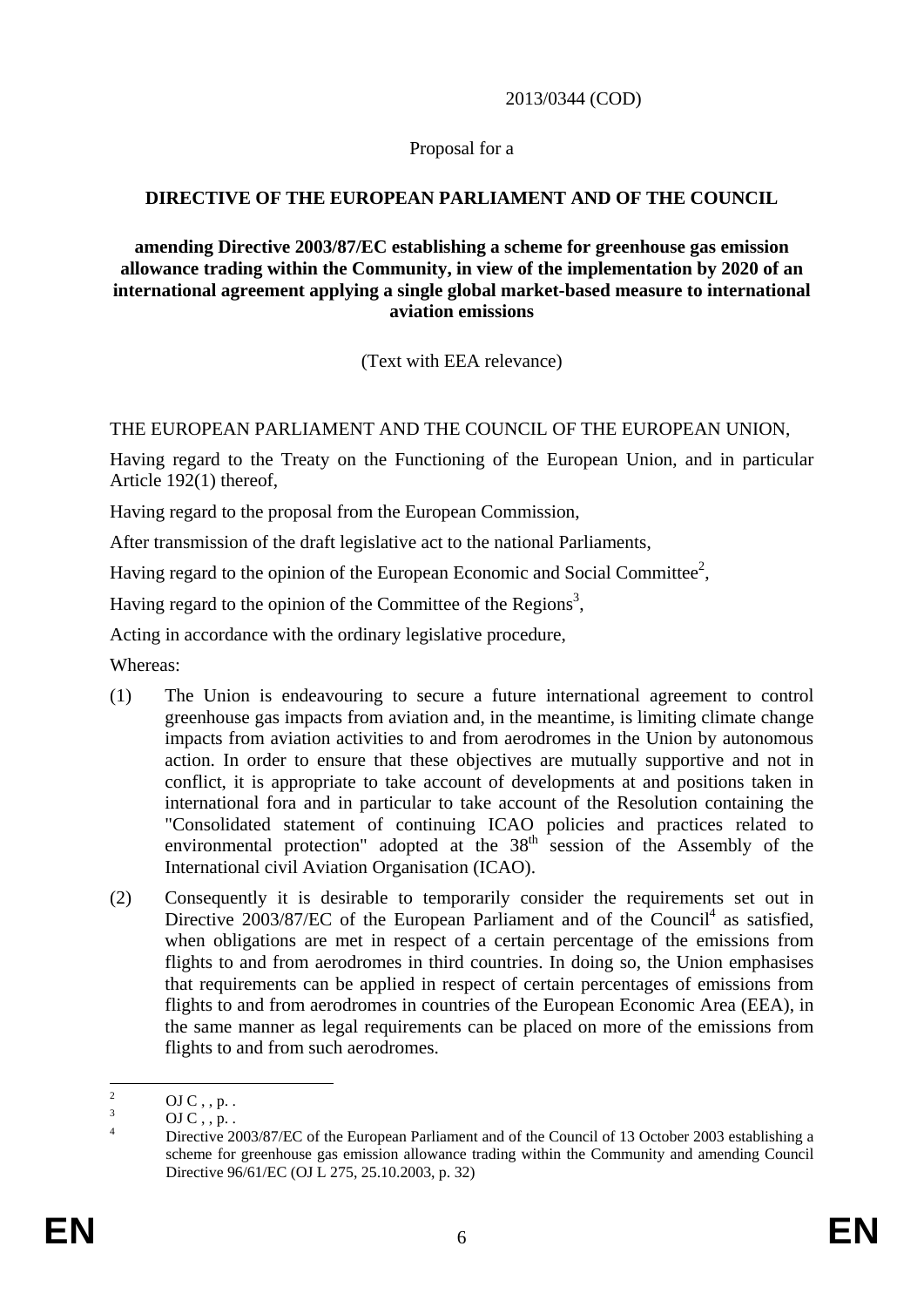- (3) While the application of Directive 2003/87/EC continues to be based on arrival at or departure from aerodromes in the Union, in order to be a simple and workable means to limit the application of regional market-based measures for the 7 years until a global market-based measure begins operation, the percentages have been calculated by Eurocontrol on the basis of the proportion of the Great Circle Distance between the main airports in the EEA and in third countries that is not more than 12 miles beyond the furthest point of EEA coastline. Since the Union does not consider that a global market-based measure should be based on actual airspace considerations, as compared to the arrival or departure from aerodromes, the relevance of the percentages is limited to the period up to 2020.
- (4) The derogations provided for in this directive take into account the results of bilateral and multilateral contacts with third countries, which the Commission will continue to pursue on behalf of the Union.
- (5) In order to avoid distortions of competition, it is important that all flights on the same route are treated in the same way.
- (6) In order to establish a percentage of verified emissions for flights to and from aerodromes in third countries, whole flight emissions have to be known. However, no account is being taken of emissions not covered by that percentage.
- (7) In addition, in respect of flights to and from third countries, an aircraft operator should be able to choose not to report verified emissions from these flights but instead to rely upon a determination of estimated emissions taking place not beyond EEA Member countries from such flights that is as accurate as possible.
- (8) As a simplification and to in order to lighten administrative tasks for the smallest aircraft operators, non-commercial aircraft operators emitting less than 1000 tonnes CO2 per annum should be considered as meeting the requirements of the Directive, and additional measures by Member States' competent authorities should be facilitated to simplify adminstration for small aircraft operators.
- (9) The application of a percentage to verified emissions for flights to and from aerodromes in third countries, or the use of an alternative approach by operators, should relate to emissions from 2014 onwards to give time for operators to understand these approaches when planning their flight activities,
- (10) Without prejudice to the global market-based measure applying from 2020, emissions from flights to and from countries which are developing countries and whose share of total revenue ton kilometres of international civil aviation activities is less than 1% should be exempted for the period 2014 to 2020. Countries considered to be developing for the purposes of this proposal should be those which benefit at the time of adoption of this proposal from preferential access to the Union market in accordance with Regulation (EU) No 978/2012 of the European Parliament and of the Council, that is those which are not classified in 2013 by the World Bank as highincome or upper-middle income countries.
- (11) In order to ensure legal certainty for aircraft operators and national authorities it is appropriate to allow until 2015 for the surrender and reporting deadlines for 2013 emissions.
- (12) After the 2016 ICAO Assembly the Commission should submit a report to the European Parliament and to the Council in order to ensure that international developments can be taken into account and any issues about the application of the derogation be addressed.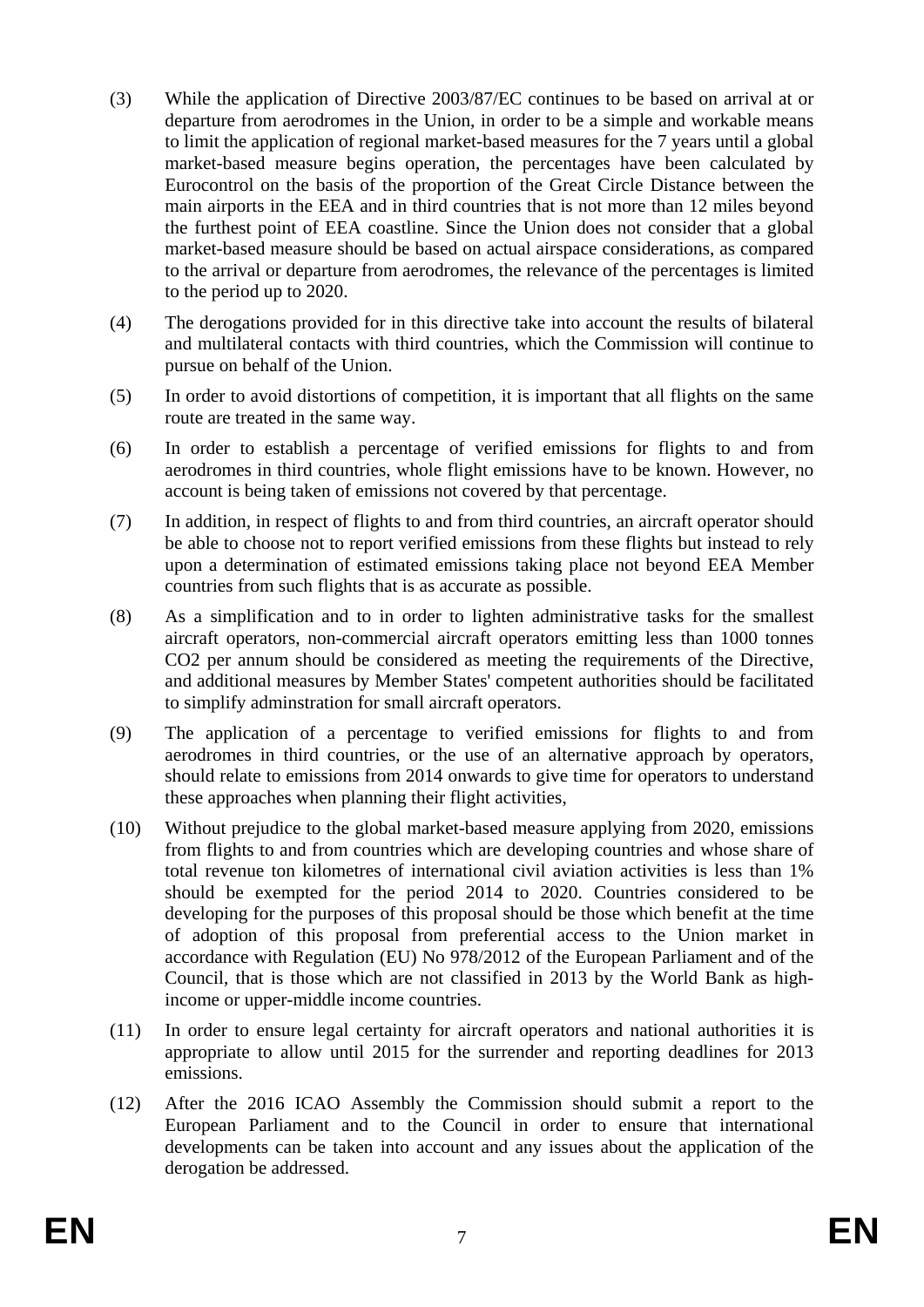(13) Directive 2003/87/EC should be amended accordingly,

### HAVE ADOPTED THIS DIRECTIVE:

### *Article 1*

Directive 2003/87/EC is hereby amended as follows:

(1) The following Article 28a is inserted after Article 28:

#### *"Article 28a*

#### **Derogations applicable in advance of the implementation by 2020 of an international agreement applying a single global market-based measure**

- 1. By way of derogation from Article 12(2a) and Article 14(3), Member States shall consider the requirements set out in those paragraphs satisfied in respect of:
	- (a) all emissions from flights to and from countries outside the European Economic Area in 2013;
	- (b) emissions from flights to and from countries outside the European Economic Area (EEA) in each calendar year between 2014 and 2020 where the operator of such flights has surrendered allowances in respect of the percentages of their verified emissions from those flights listed in accordance with Annex IIc, or calculated in accordance with paragraph 6;
	- (c) emissions from flights operated by a non-commercial aircraft operator in each calendar year up to 2020 where the emissions for which that aircraft operator are responsible in the calendar year are less than 1000 tonnes;
	- (d) the surrender of allowances corresponding to verified 2013 emissions from flights between countries in the EEA taking place by 30 April 2015 instead of 30 April 2014, and verified 2013 emissions for those flights being reported by 31 March 2015 instead of 31 March 2014.

The verified emissions referred to in paragraph 1(b) calculated in accordance with Annex IIc shall be considered to be the verified emissions of the aircraft operator for the purposes of Articles 11a, 12 and 14.

2. By way of derogation from Article 3e(5) and Article 3f, an aircraft operator benefitting from the derogations provided for in paragraphs 1(a) to 1(c) shall be issued a number of free allowances reduced in proportion to reduction of the surrender obligation provided for in those paragraphs.

As regards activity in 2013 to 2020, Member States shall publish the number of free aviation allowances allocated to each operator by *[OP: insert a date 4 months after the entry into force of this Directive*].

- 3. By way of derogation fom Article 3d, Member States shall auction a number of aviation allowances reduced in proportion to the reduction in the total number of allowances issued.
- 4. By way of derogation from Article 3d(3), the number of allowances to be auctioned by each Member State in respect of the period from 2013 to 2020 shall be reduced to correspond with its share of attributed aviation emissions resulting from the application of Article 28(a) to (c).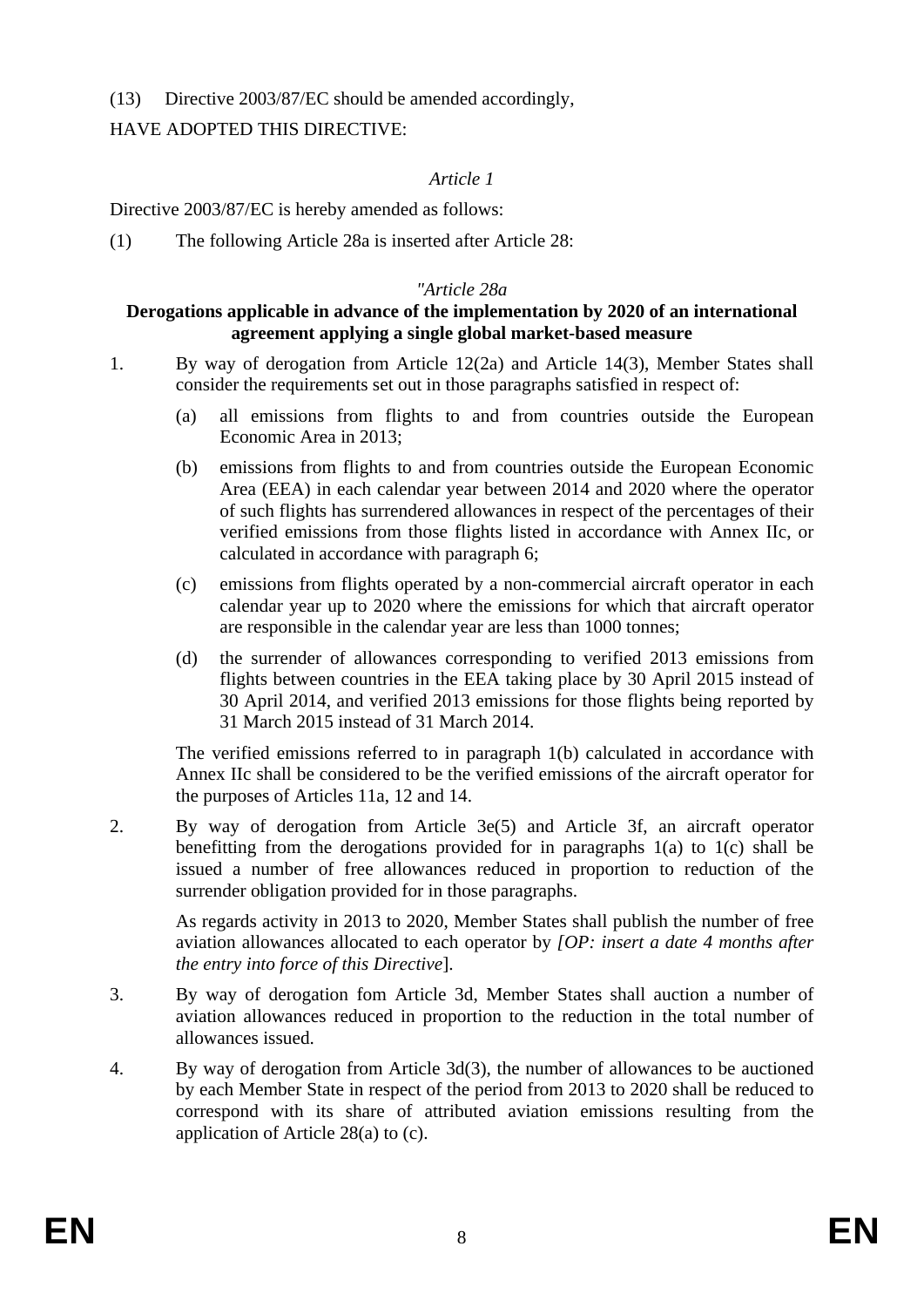- 5. By way of derogation from Articles 3g, 12, 15 and 18a, where an aircraft operator has total annual emissions lower than 25000 tonnes, its emissions shall be considered to be verified emissions if determined using a small emitters tool approved by the Commission and populated by Eurocontrol with data from its ETS support facility, and Member States may implement simplified procedures for non-commercial aircraft operators as long as there is no less accuracy than such a tool provides.
- 6. By way of derogation from Article 12(2a) and Article 14(3), for flights to and from countries outside the EEA, an aircraft operator may choose not to report emission data using the percentages in Annex IIc, in order that such emissions shall be calculated by the competent authority. This calculation shall take into account figures from the small emitters tool approved by the Commission and populated by Eurocontrol with data from its ETS support facility. The competent authority shall report all such calculations to the Commission. Calculations of emissions made in these circumstances shall be considered to be the verified emissions of the aircraft operator for the purposes of Articles 11a, 12, 14 and 28a.
- 7. Following the 2016 ICAO Assembly, the Commission shall report to the European Parliament and the Council on the actions to implement the global market-based measure to apply to emissions from 2020, together with proposals as appropriate.

In the event that a global measure will not apply from 2020, that report shall consider the appropriate scope for coverage of emissions from activity to and from countries outside the EEA from 2020 onwards in the continued absence of such a global measure. In its report, the Commission shall also consider solutions to other issues that may arise in the application of paragraphs 1 to 4, while preserving equal treatment for all operators on the same route."

(2) The Annexes are amended as set out in the Annex to this Directive.

#### *Article 2*

1. Member States shall adopt and publish, by [*OP: please insert concrete date – last day of 3rd month from the date of entry into force*], the laws, regulations and administrative provisions necessary to comply with this Directive. They shall forthwith communicate to the Commission the text of those provisions.

They shall apply those provisions from [*OP: please insert concrete date: transposition + 1 day*].

When Member States adopt those provisions, they shall contain a reference to this Directive or be accompanied by such a reference on the occasion of their official publication. Member States shall determine how such reference is to be made.

2. Member States shall communicate to the Commission the text of the main provisions of national law which they adopt in the field covered by this Directive.

### *Article 3*

This Directive shall enter into force on the date of its publication in the *Official Journal of the European Union*.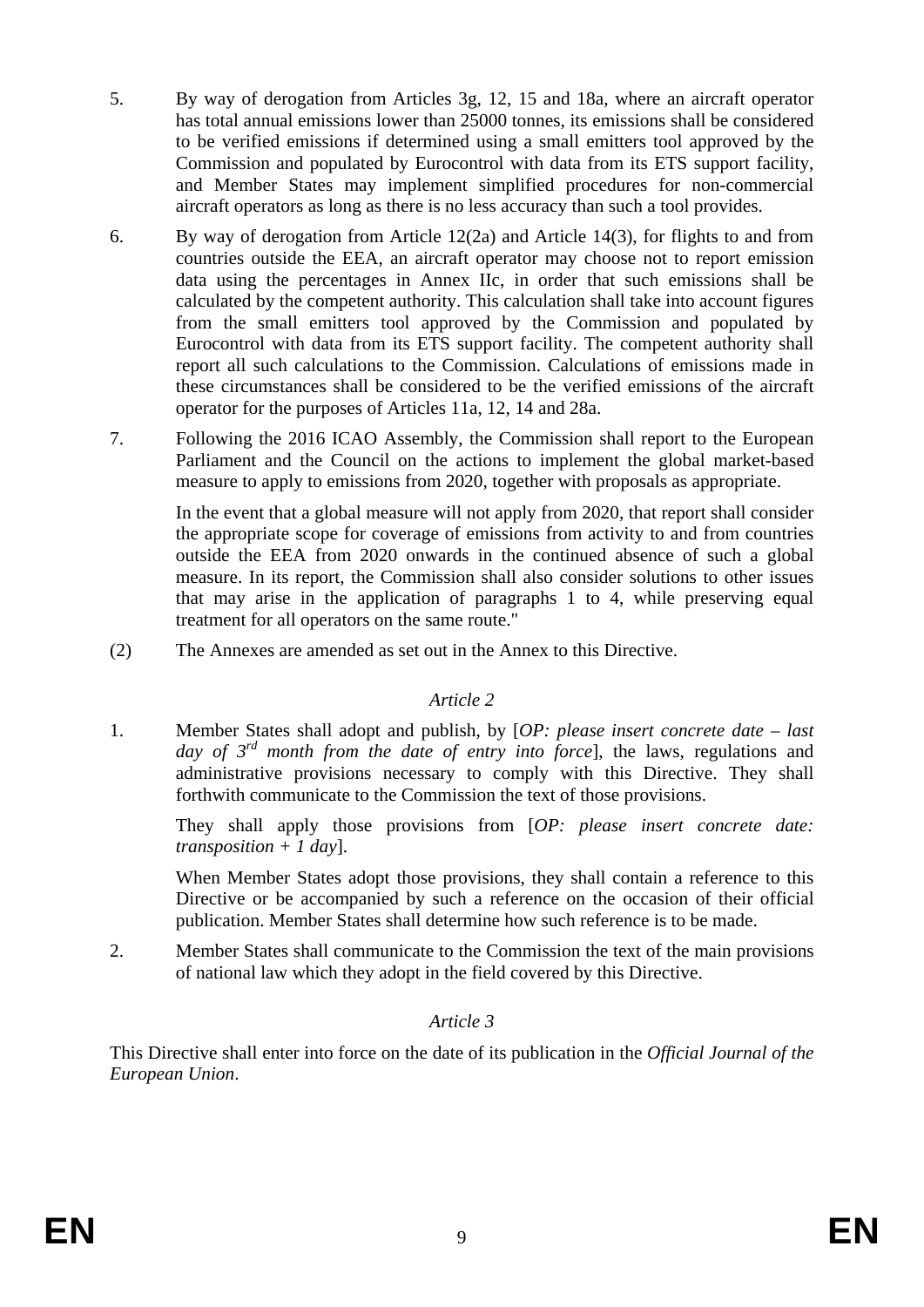*Article 4* 

This Directive is addressed to the Member States. Done at Brussels,

For the European Parliament For the Council *The President The President*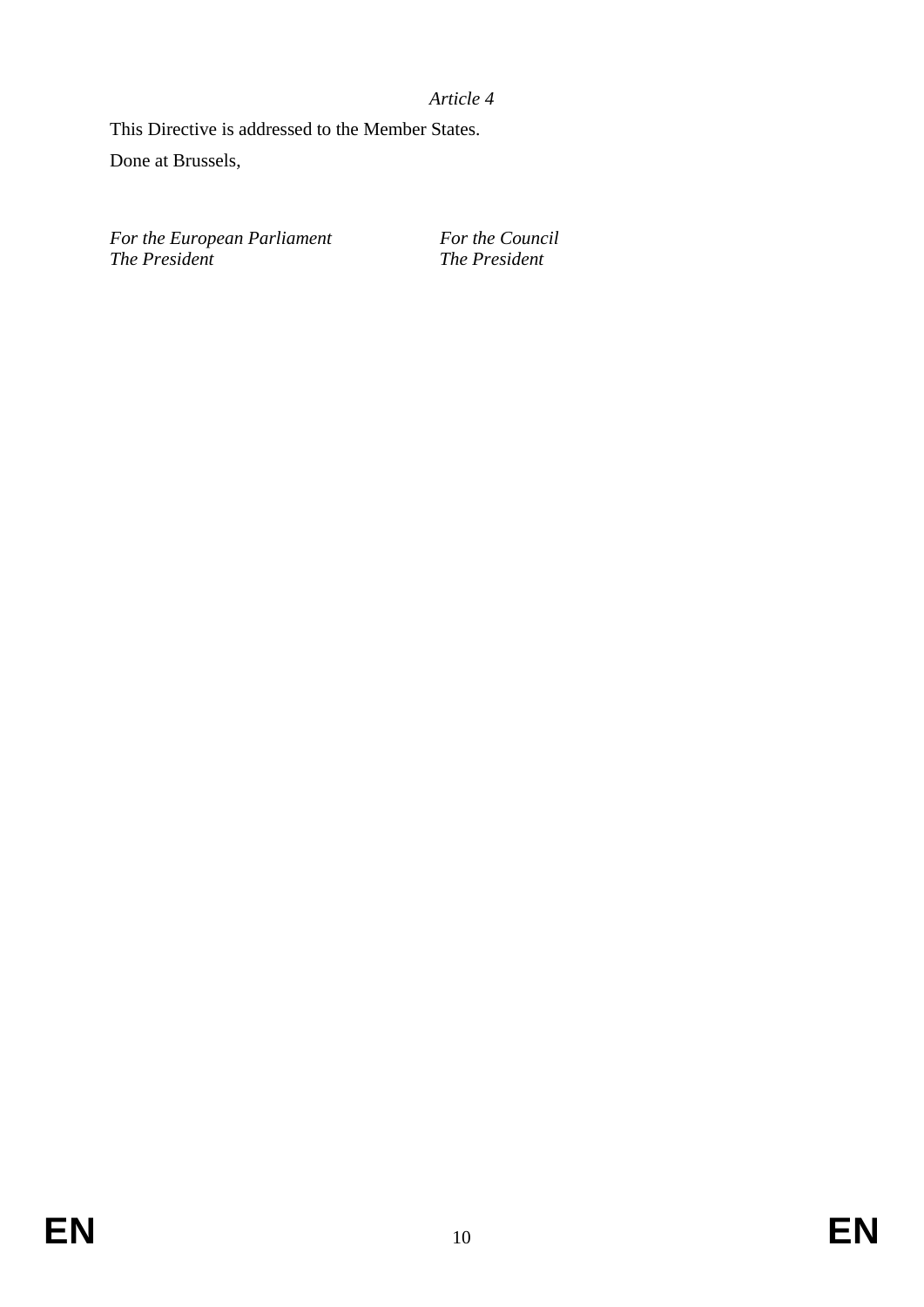#### **ANNEX**

After Annex IIb to Directive 2003/87/EC, the following Annex IIc is inserted:

### **"ANNEX IIc**

#### **TABLE OF PERCENTAGES APPLICABLE FOR DEROGATIONS UNDER ARTICLE 28a**

[The percentage of emissions referred to in Article 28a for flights operating to and from a country ("third country") outside the EEA Member countries ("EEA Member countries") shall be calculated according to the table below which will be populated before adoption with the percentages resulting from the formula, based on the best available data, including assistance from Eurocontrol:

$$
X = (Y \div Z) \times 100
$$

where:

 $Z =$  the total Great Circle Distance of a flight from the aerodrome in each of the relevant EEA Member countries with the highest number of flights to and from all destinations in third countries in 2012 ("the reference EEA Member countries aerodrome") to the aerodrome in the relevant third country with the highest number of flights to and from all destinations in the EEA Member countries in 2012 ("the reference third country aerodrome").

 $Y =$  the part of the Great Circle Distance of the flight defined in Z between the reference EEA Member countries aerodrome and the first point on that route 12 nautical miles from the last point in EEA Member countries, excluding third country areas and excluding sea area in excess of 400 nautical miles between EEA Member countries.

Where flights operate to multiple time zones in a third country, a percentage shall be included for each timezone to which flights operate.

Distances to and from the dependencies and territories of EEA Member countries, and over those dependencies and territories, shall not be taken into account.

For the period 2014 to 2020, and without prejudice to the global market-based measure applying from 2020, the percentage applicable to flights between EEA Member countries and countries which are developing countries and whose share of total revenue ton kilometres of international civil aviation activities is less than 1% shall be zero. Countries considered to be developing for the purposes of this proposal are those which benefit at the time of adoption of this proposal from preferential access to the Union market in accordance with Regulation (EU) No 978/2012 of the European Parliament and of the Council, that is those which are not classified in 2013 by the World Bank as high-income or upper-middle income countries.]

*[the above formula is intended to be deleted from the final text and replaced by the corresponding table completed with percentages calculated by Eurocontrol.]*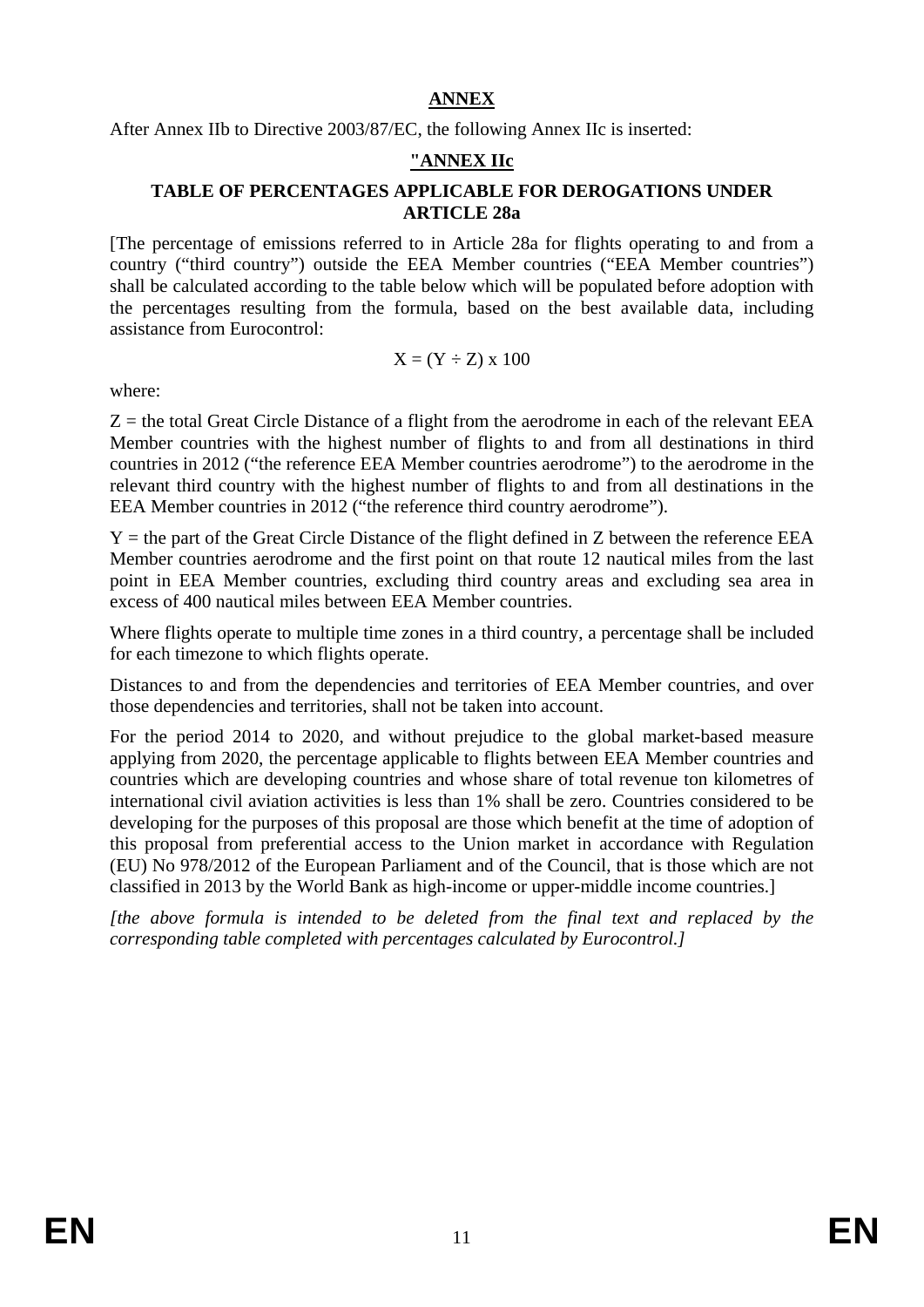|                        |                                                     | <b>AT</b> | <b>BE</b> | BG | CZ | <b>CY</b> | <b>DK</b> | DE | EE | EL | <b>ES</b> | F1 | FR | <b>HR</b> | HU | E | T | LT. | $LU$ $LV$ | <b>MT</b> | <b>NL</b> | <b>PL</b> | <b>PT</b> | <b>RO</b> | <b>SE</b> | SI | <b>SK</b> | UK |
|------------------------|-----------------------------------------------------|-----------|-----------|----|----|-----------|-----------|----|----|----|-----------|----|----|-----------|----|---|---|-----|-----------|-----------|-----------|-----------|-----------|-----------|-----------|----|-----------|----|
| AF                     | <b>AFGHANISTAN</b>                                  |           |           |    |    |           |           |    |    |    |           |    |    |           |    |   |   |     |           |           |           |           |           |           |           |    |           |    |
| AL                     | <b>ALBANIA</b>                                      |           |           |    |    |           |           |    |    |    |           |    |    |           |    |   |   |     |           |           |           |           |           |           |           |    |           |    |
| DZ                     | <b>ALGERIA</b>                                      |           |           |    |    |           |           |    |    |    |           |    |    |           |    |   |   |     |           |           |           |           |           |           |           |    |           |    |
| AO                     | <b>ANGOLA</b>                                       |           |           |    |    |           |           |    |    |    |           |    |    |           |    |   |   |     |           |           |           |           |           |           |           |    |           |    |
| AG                     | <b>ANTIGUA AND</b><br><b>BARBUDA</b>                |           |           |    |    |           |           |    |    |    |           |    |    |           |    |   |   |     |           |           |           |           |           |           |           |    |           |    |
| AR                     | <b>ARGENTINA</b>                                    |           |           |    |    |           |           |    |    |    |           |    |    |           |    |   |   |     |           |           |           |           |           |           |           |    |           |    |
| AM                     | <b>ARMENIA</b>                                      |           |           |    |    |           |           |    |    |    |           |    |    |           |    |   |   |     |           |           |           |           |           |           |           |    |           |    |
| ${\bf AZ}$             | <b>AZERBAIJAN</b>                                   |           |           |    |    |           |           |    |    |    |           |    |    |           |    |   |   |     |           |           |           |           |           |           |           |    |           |    |
| BS                     | <b>BAHAMAS</b>                                      |           |           |    |    |           |           |    |    |    |           |    |    |           |    |   |   |     |           |           |           |           |           |           |           |    |           |    |
| BH                     | <b>BAHRAIN</b>                                      |           |           |    |    |           |           |    |    |    |           |    |    |           |    |   |   |     |           |           |           |           |           |           |           |    |           |    |
| BD                     | <b>BANGLADESH</b>                                   |           |           |    |    |           |           |    |    |    |           |    |    |           |    |   |   |     |           |           |           |           |           |           |           |    |           |    |
| $\mathbf{B}$           | <b>BARBADOS</b>                                     |           |           |    |    |           |           |    |    |    |           |    |    |           |    |   |   |     |           |           |           |           |           |           |           |    |           |    |
| BY                     | <b>BELARUS</b>                                      |           |           |    |    |           |           |    |    |    |           |    |    |           |    |   |   |     |           |           |           |           |           |           |           |    |           |    |
| $\mathbf{B}\mathbf{Z}$ | <b>BELIZE</b>                                       |           |           |    |    |           |           |    |    |    |           |    |    |           |    |   |   |     |           |           |           |           |           |           |           |    |           |    |
| ${\bf B} {\bf J}$      | <b>BENIN</b>                                        |           |           |    |    |           |           |    |    |    |           |    |    |           |    |   |   |     |           |           |           |           |           |           |           |    |           |    |
| <b>BT</b>              | <b>BHUTAN</b>                                       |           |           |    |    |           |           |    |    |    |           |    |    |           |    |   |   |     |           |           |           |           |           |           |           |    |           |    |
| BO                     | <b>BOLIVIA,</b><br>PLURINATIONAL<br><b>STATE OF</b> |           |           |    |    |           |           |    |    |    |           |    |    |           |    |   |   |     |           |           |           |           |           |           |           |    |           |    |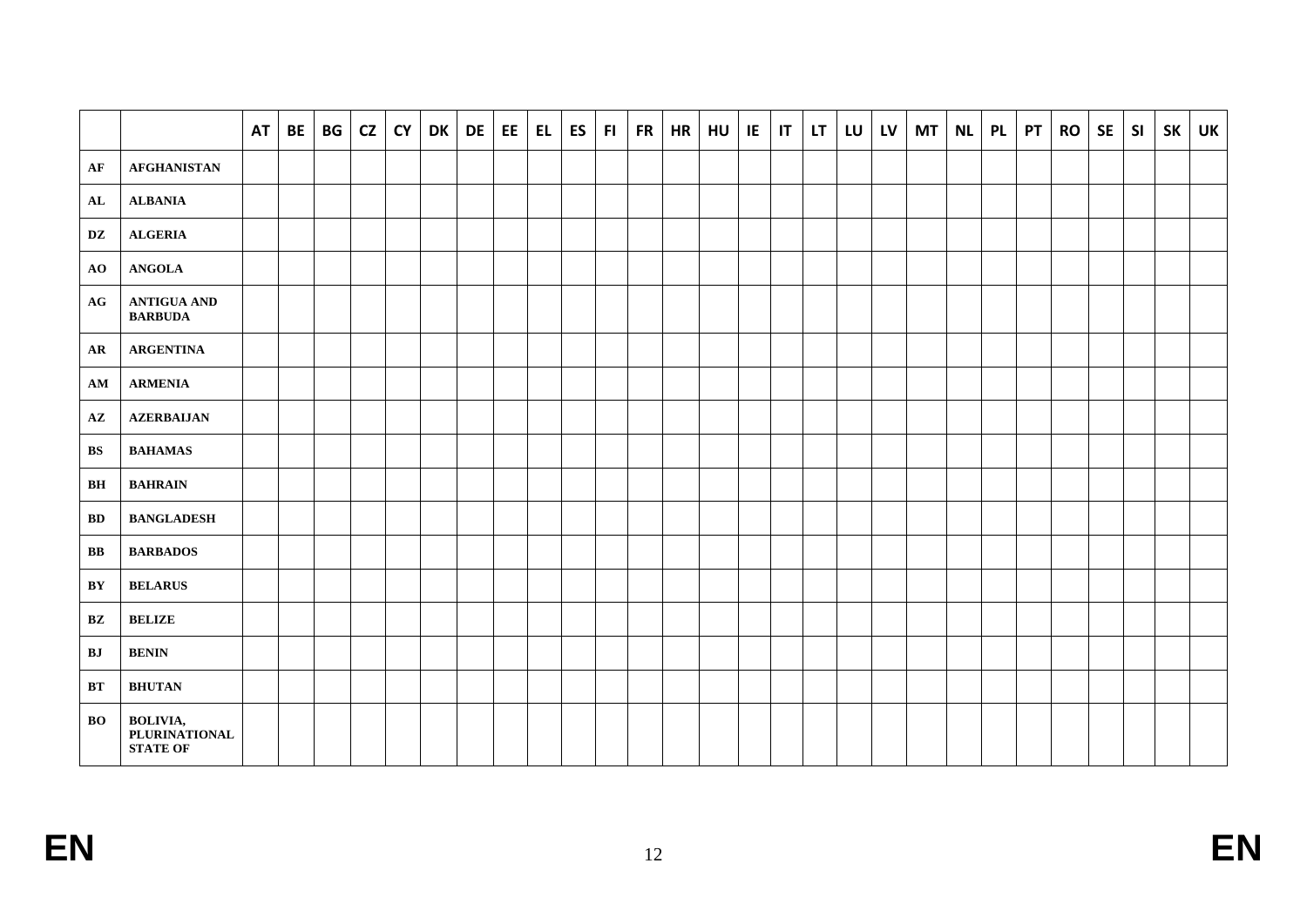|               |                                                               | <b>AT</b> | <b>BE</b> | BG | $cz$ | <b>CY</b> | DK | DE | EE | EL | ES | FL. | $FR$ HR | HU | IE | $\mathsf{I}$ | LT | LU LV | <b>MT</b> | <b>NL</b> | <b>PL</b> | PT | RO | <b>SE</b> | SI | <b>SK</b> | UK |
|---------------|---------------------------------------------------------------|-----------|-----------|----|------|-----------|----|----|----|----|----|-----|---------|----|----|--------------|----|-------|-----------|-----------|-----------|----|----|-----------|----|-----------|----|
| <b>BA</b>     | <b>BOSNIA AND</b><br><b>HERZEGOVINA</b>                       |           |           |    |      |           |    |    |    |    |    |     |         |    |    |              |    |       |           |           |           |    |    |           |    |           |    |
| $\mathbf{BW}$ | <b>BOTSWANA</b>                                               |           |           |    |      |           |    |    |    |    |    |     |         |    |    |              |    |       |           |           |           |    |    |           |    |           |    |
| BR            | <b>BRAZIL</b><br>UTC/GMT-3                                    |           |           |    |      |           |    |    |    |    |    |     |         |    |    |              |    |       |           |           |           |    |    |           |    |           |    |
| BR            | <b>BRAZIL</b><br>UTC/GMT-4                                    |           |           |    |      |           |    |    |    |    |    |     |         |    |    |              |    |       |           |           |           |    |    |           |    |           |    |
| <b>BN</b>     | <b>BRUNEI</b><br><b>DARUSSALAM</b>                            |           |           |    |      |           |    |    |    |    |    |     |         |    |    |              |    |       |           |           |           |    |    |           |    |           |    |
| BF            | <b>BURKINA FASO</b>                                           |           |           |    |      |           |    |    |    |    |    |     |         |    |    |              |    |       |           |           |           |    |    |           |    |           |    |
| BI            | <b>BURUNDI</b>                                                |           |           |    |      |           |    |    |    |    |    |     |         |    |    |              |    |       |           |           |           |    |    |           |    |           |    |
| KH            | <b>CAMBODIA</b>                                               |           |           |    |      |           |    |    |    |    |    |     |         |    |    |              |    |       |           |           |           |    |    |           |    |           |    |
| CM            | <b>CAMEROON</b>                                               |           |           |    |      |           |    |    |    |    |    |     |         |    |    |              |    |       |           |           |           |    |    |           |    |           |    |
| CA            | <b>CANADA</b><br>Newfoundland<br><b>Standard Time</b><br>Zone |           |           |    |      |           |    |    |    |    |    |     |         |    |    |              |    |       |           |           |           |    |    |           |    |           |    |
| CA            | <b>CANADA</b><br><b>Atlantic Time Zone</b>                    |           |           |    |      |           |    |    |    |    |    |     |         |    |    |              |    |       |           |           |           |    |    |           |    |           |    |
| CA            | <b>CANADA</b><br><b>Eastern Time Zone</b>                     |           |           |    |      |           |    |    |    |    |    |     |         |    |    |              |    |       |           |           |           |    |    |           |    |           |    |
| CA            | <b>CANADA</b><br><b>Central Time Zone</b>                     |           |           |    |      |           |    |    |    |    |    |     |         |    |    |              |    |       |           |           |           |    |    |           |    |           |    |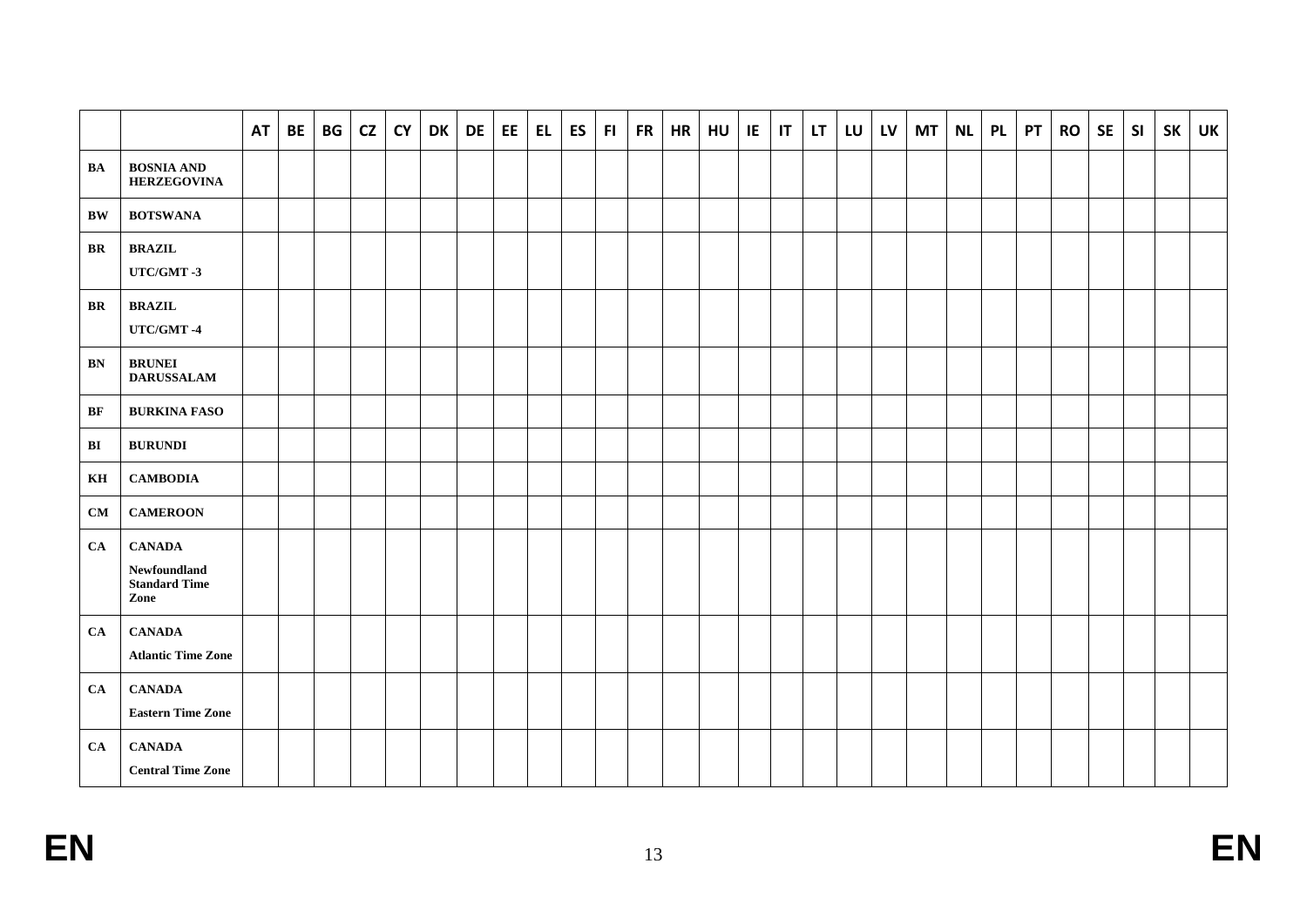|                        |                                                                                                 | <b>AT</b> | <b>BE</b> | BG | CZ | <b>CY</b> | <b>DK</b> | DE | EE | EL. | <b>ES</b> | F1 | FR | <b>HR</b> | HU | IE | $\mathsf{I}$ | LT. | LU | <b>LV</b> | <b>MT</b> | <b>NL</b> | <b>PL</b> | <b>PT</b> | <b>RO</b> | <b>SE</b> | SI | <b>SK</b> | <b>UK</b> |
|------------------------|-------------------------------------------------------------------------------------------------|-----------|-----------|----|----|-----------|-----------|----|----|-----|-----------|----|----|-----------|----|----|--------------|-----|----|-----------|-----------|-----------|-----------|-----------|-----------|-----------|----|-----------|-----------|
| CA                     | <b>CANADA</b><br><b>Mountain Time</b><br>Zone                                                   |           |           |    |    |           |           |    |    |     |           |    |    |           |    |    |              |     |    |           |           |           |           |           |           |           |    |           |           |
| CA                     | <b>CANADA</b><br><b>Pacific Time Zone</b>                                                       |           |           |    |    |           |           |    |    |     |           |    |    |           |    |    |              |     |    |           |           |           |           |           |           |           |    |           |           |
| <b>CV</b>              | <b>CAPE VERDE</b>                                                                               |           |           |    |    |           |           |    |    |     |           |    |    |           |    |    |              |     |    |           |           |           |           |           |           |           |    |           |           |
| CF                     | <b>CENTRAL</b><br><b>AFRICAN</b><br><b>REPUBLIC</b>                                             |           |           |    |    |           |           |    |    |     |           |    |    |           |    |    |              |     |    |           |           |           |           |           |           |           |    |           |           |
| TD                     | <b>CHAD</b>                                                                                     |           |           |    |    |           |           |    |    |     |           |    |    |           |    |    |              |     |    |           |           |           |           |           |           |           |    |           |           |
| ${\bf CL}$             | $\tt{CHILE}$                                                                                    |           |           |    |    |           |           |    |    |     |           |    |    |           |    |    |              |     |    |           |           |           |           |           |           |           |    |           |           |
| CN                     | <b>CHINA</b> including<br>HONG KONG,<br><b>MACAO</b> and<br><b>TAIWAN</b>                       |           |           |    |    |           |           |    |    |     |           |    |    |           |    |    |              |     |    |           |           |           |           |           |           |           |    |           |           |
| $\bf{CO}$              | <b>COLOMBIA</b>                                                                                 |           |           |    |    |           |           |    |    |     |           |    |    |           |    |    |              |     |    |           |           |           |           |           |           |           |    |           |           |
| $\mathbf{K}\mathbf{M}$ | <b>COMOROS</b>                                                                                  |           |           |    |    |           |           |    |    |     |           |    |    |           |    |    |              |     |    |           |           |           |           |           |           |           |    |           |           |
| $_{\rm CG}$            | <b>CONGO</b>                                                                                    |           |           |    |    |           |           |    |    |     |           |    |    |           |    |    |              |     |    |           |           |           |           |           |           |           |    |           |           |
| CD                     | CONGO, THE<br><b>DEMOCRATIC</b><br><b>REPUBLIC OF</b><br><b>THE</b><br><b>Eastern time zone</b> |           |           |    |    |           |           |    |    |     |           |    |    |           |    |    |              |     |    |           |           |           |           |           |           |           |    |           |           |
| CD                     | CONGO, THE<br><b>DEMOCRATIC</b><br><b>REPUBLIC OF</b><br><b>THE</b>                             |           |           |    |    |           |           |    |    |     |           |    |    |           |    |    |              |     |    |           |           |           |           |           |           |           |    |           |           |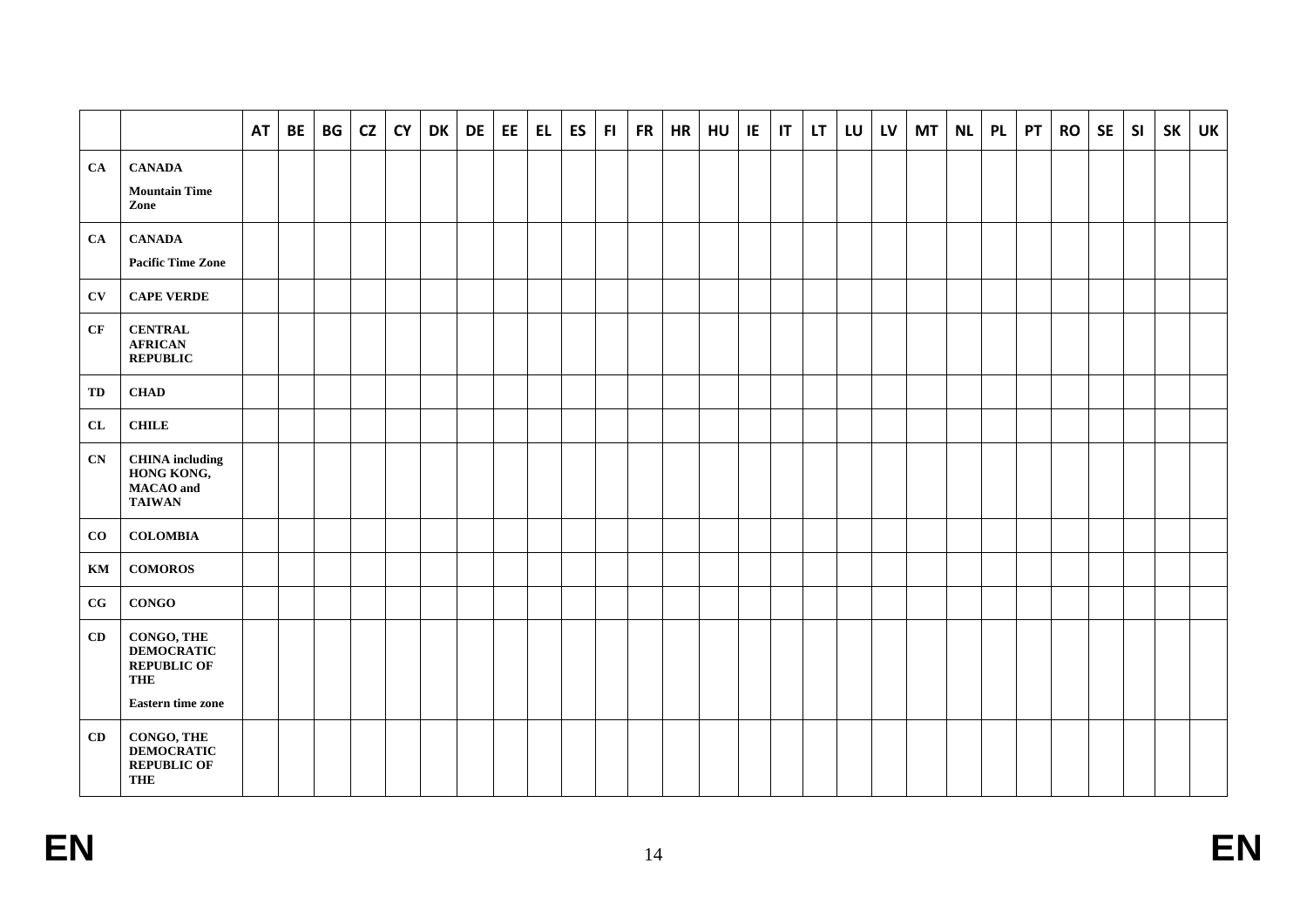|                                     |                                     | <b>AT</b> | BE | BG | CZ | <b>CY</b> | DK | <b>DE</b> | EE | EL | ES | FI. | FR | <b>HR</b> | HU | IE | $\mathbf{I}$ | LT. | LU | LV | <b>MT</b> | <b>NL</b> | <b>PL</b> | <b>PT</b> | <b>RO</b> | <b>SE</b> | SI | <b>SK</b> | <b>UK</b> |
|-------------------------------------|-------------------------------------|-----------|----|----|----|-----------|----|-----------|----|----|----|-----|----|-----------|----|----|--------------|-----|----|----|-----------|-----------|-----------|-----------|-----------|-----------|----|-----------|-----------|
|                                     | Western time zone                   |           |    |    |    |           |    |           |    |    |    |     |    |           |    |    |              |     |    |    |           |           |           |           |           |           |    |           |           |
| CR                                  | <b>COSTA RICA</b>                   |           |    |    |    |           |    |           |    |    |    |     |    |           |    |    |              |     |    |    |           |           |           |           |           |           |    |           |           |
| CI                                  | <b>CÔTE D'IVOIRE</b>                |           |    |    |    |           |    |           |    |    |    |     |    |           |    |    |              |     |    |    |           |           |           |           |           |           |    |           |           |
| $\overline{\text{CU}}$              | <b>CUBA</b>                         |           |    |    |    |           |    |           |    |    |    |     |    |           |    |    |              |     |    |    |           |           |           |           |           |           |    |           |           |
| $\mathbf{D}\mathbf{J}$              | <b>DJIBOUTI</b>                     |           |    |    |    |           |    |           |    |    |    |     |    |           |    |    |              |     |    |    |           |           |           |           |           |           |    |           |           |
| <b>DM</b>                           | <b>DOMINICA</b>                     |           |    |    |    |           |    |           |    |    |    |     |    |           |    |    |              |     |    |    |           |           |           |           |           |           |    |           |           |
| <b>DO</b>                           | <b>DOMINICAN</b><br><b>REPUBLIC</b> |           |    |    |    |           |    |           |    |    |    |     |    |           |    |    |              |     |    |    |           |           |           |           |           |           |    |           |           |
| EC                                  | <b>ECUADOR</b>                      |           |    |    |    |           |    |           |    |    |    |     |    |           |    |    |              |     |    |    |           |           |           |           |           |           |    |           |           |
| EG                                  | <b>EGYPT</b>                        |           |    |    |    |           |    |           |    |    |    |     |    |           |    |    |              |     |    |    |           |           |           |           |           |           |    |           |           |
| ${\bf SV}$                          | <b>EL SALVADOR</b>                  |           |    |    |    |           |    |           |    |    |    |     |    |           |    |    |              |     |    |    |           |           |           |           |           |           |    |           |           |
| GQ                                  | <b>EQUATORIAL</b><br><b>GUINEA</b>  |           |    |    |    |           |    |           |    |    |    |     |    |           |    |    |              |     |    |    |           |           |           |           |           |           |    |           |           |
| ER                                  | <b>ERITREA</b>                      |           |    |    |    |           |    |           |    |    |    |     |    |           |    |    |              |     |    |    |           |           |           |           |           |           |    |           |           |
| ET                                  | ЕТНІОРІА                            |           |    |    |    |           |    |           |    |    |    |     |    |           |    |    |              |     |    |    |           |           |           |           |           |           |    |           |           |
| GA                                  | <b>GABON</b>                        |           |    |    |    |           |    |           |    |    |    |     |    |           |    |    |              |     |    |    |           |           |           |           |           |           |    |           |           |
| $\boldsymbol{\mathbf{G}\mathbf{M}}$ | $\operatorname{\mathbf{GAMBIA}}$    |           |    |    |    |           |    |           |    |    |    |     |    |           |    |    |              |     |    |    |           |           |           |           |           |           |    |           |           |
| ${\bf G}{\bf E}$                    | <b>GEORGIA</b>                      |           |    |    |    |           |    |           |    |    |    |     |    |           |    |    |              |     |    |    |           |           |           |           |           |           |    |           |           |
| $\mathbf{G}\mathbf{H}$              | <b>GHANA</b>                        |           |    |    |    |           |    |           |    |    |    |     |    |           |    |    |              |     |    |    |           |           |           |           |           |           |    |           |           |
| $\bf GD$                            | <b>GRENADA</b>                      |           |    |    |    |           |    |           |    |    |    |     |    |           |    |    |              |     |    |    |           |           |           |           |           |           |    |           |           |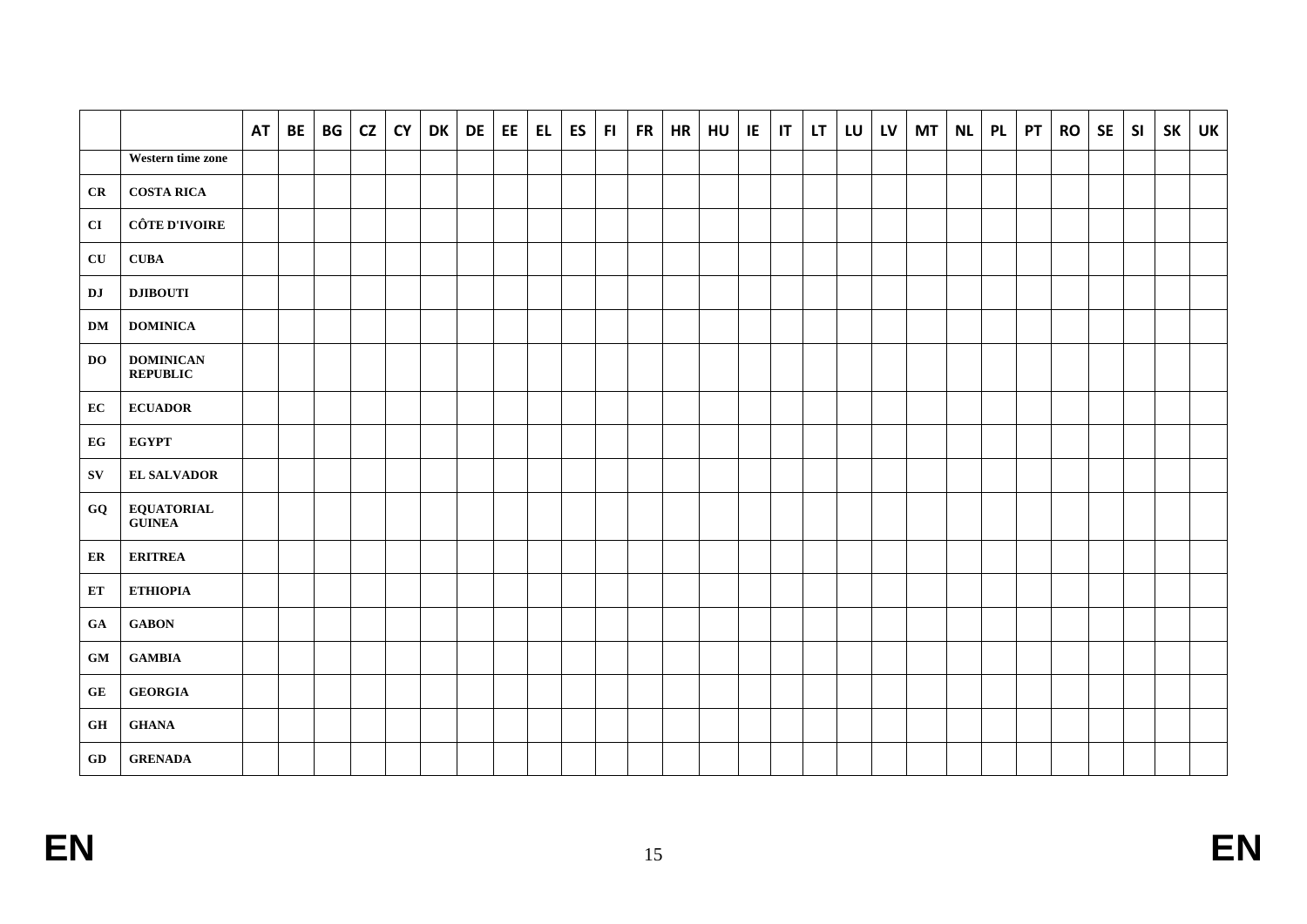|                                                  |                                                      | <b>AT</b> | <b>BE</b> | BG | CZ | <b>CY</b> | <b>DK</b> | DE | EE | <b>EL</b> | <b>ES</b> | F1 | FR | <b>HR</b> | HU | IE | T | LT. | LU | <b>LV</b> | <b>MT</b> | <b>NL</b> | <b>PL</b> | <b>PT</b> | <b>RO</b> | <b>SE</b> | SI | <b>SK</b> | <b>UK</b> |
|--------------------------------------------------|------------------------------------------------------|-----------|-----------|----|----|-----------|-----------|----|----|-----------|-----------|----|----|-----------|----|----|---|-----|----|-----------|-----------|-----------|-----------|-----------|-----------|-----------|----|-----------|-----------|
| ${\bf GT}$                                       | <b>GUATEMALA</b>                                     |           |           |    |    |           |           |    |    |           |           |    |    |           |    |    |   |     |    |           |           |           |           |           |           |           |    |           |           |
| ${\bf GN}$                                       | ${\bf GUINEA}$                                       |           |           |    |    |           |           |    |    |           |           |    |    |           |    |    |   |     |    |           |           |           |           |           |           |           |    |           |           |
| $\boldsymbol{\mathrm{G}}\boldsymbol{\mathrm{W}}$ | <b>GUINEA-BISSAU</b>                                 |           |           |    |    |           |           |    |    |           |           |    |    |           |    |    |   |     |    |           |           |           |           |           |           |           |    |           |           |
| $\boldsymbol{\mathrm{G}}\boldsymbol{\mathrm{Y}}$ | <b>GUYANA</b>                                        |           |           |    |    |           |           |    |    |           |           |    |    |           |    |    |   |     |    |           |           |           |           |           |           |           |    |           |           |
| $\mathbf{H}\mathbf{T}$                           | <b>HAITI</b>                                         |           |           |    |    |           |           |    |    |           |           |    |    |           |    |    |   |     |    |           |           |           |           |           |           |           |    |           |           |
| $\mathbf{H}\mathbf{N}$                           | <b>HONDURAS</b>                                      |           |           |    |    |           |           |    |    |           |           |    |    |           |    |    |   |     |    |           |           |           |           |           |           |           |    |           |           |
| $\mathbf{IN}$                                    | <b>INDIA</b>                                         |           |           |    |    |           |           |    |    |           |           |    |    |           |    |    |   |     |    |           |           |           |           |           |           |           |    |           |           |
| ${\bf ID}$                                       | <b>INDONESIA</b><br><b>Indonesia Western</b><br>Time |           |           |    |    |           |           |    |    |           |           |    |    |           |    |    |   |     |    |           |           |           |           |           |           |           |    |           |           |
| ${\bf ID}$                                       | <b>INDONESIA</b><br><b>Indonesia Central</b><br>Time |           |           |    |    |           |           |    |    |           |           |    |    |           |    |    |   |     |    |           |           |           |           |           |           |           |    |           |           |
| ${\bf ID}$                                       | <b>INDONESIA</b><br><b>Indonesia Eastern</b><br>Time |           |           |    |    |           |           |    |    |           |           |    |    |           |    |    |   |     |    |           |           |           |           |           |           |           |    |           |           |
| $\ensuremath{\mathbf{IR}}\xspace$                | IRAN, ISLAMIC<br><b>REPUBLIC OF</b>                  |           |           |    |    |           |           |    |    |           |           |    |    |           |    |    |   |     |    |           |           |           |           |           |           |           |    |           |           |
| IQ                                               | <b>IRAQ</b>                                          |           |           |    |    |           |           |    |    |           |           |    |    |           |    |    |   |     |    |           |           |           |           |           |           |           |    |           |           |
| ${\bf I\bf L}$                                   | <b>ISRAEL</b>                                        |           |           |    |    |           |           |    |    |           |           |    |    |           |    |    |   |     |    |           |           |           |           |           |           |           |    |           |           |
| $\mathbf{JM}$                                    | <b>JAMAICA</b>                                       |           |           |    |    |           |           |    |    |           |           |    |    |           |    |    |   |     |    |           |           |           |           |           |           |           |    |           |           |
| $\mathbf{J}\mathbf{P}$                           | <b>JAPAN</b>                                         |           |           |    |    |           |           |    |    |           |           |    |    |           |    |    |   |     |    |           |           |           |           |           |           |           |    |           |           |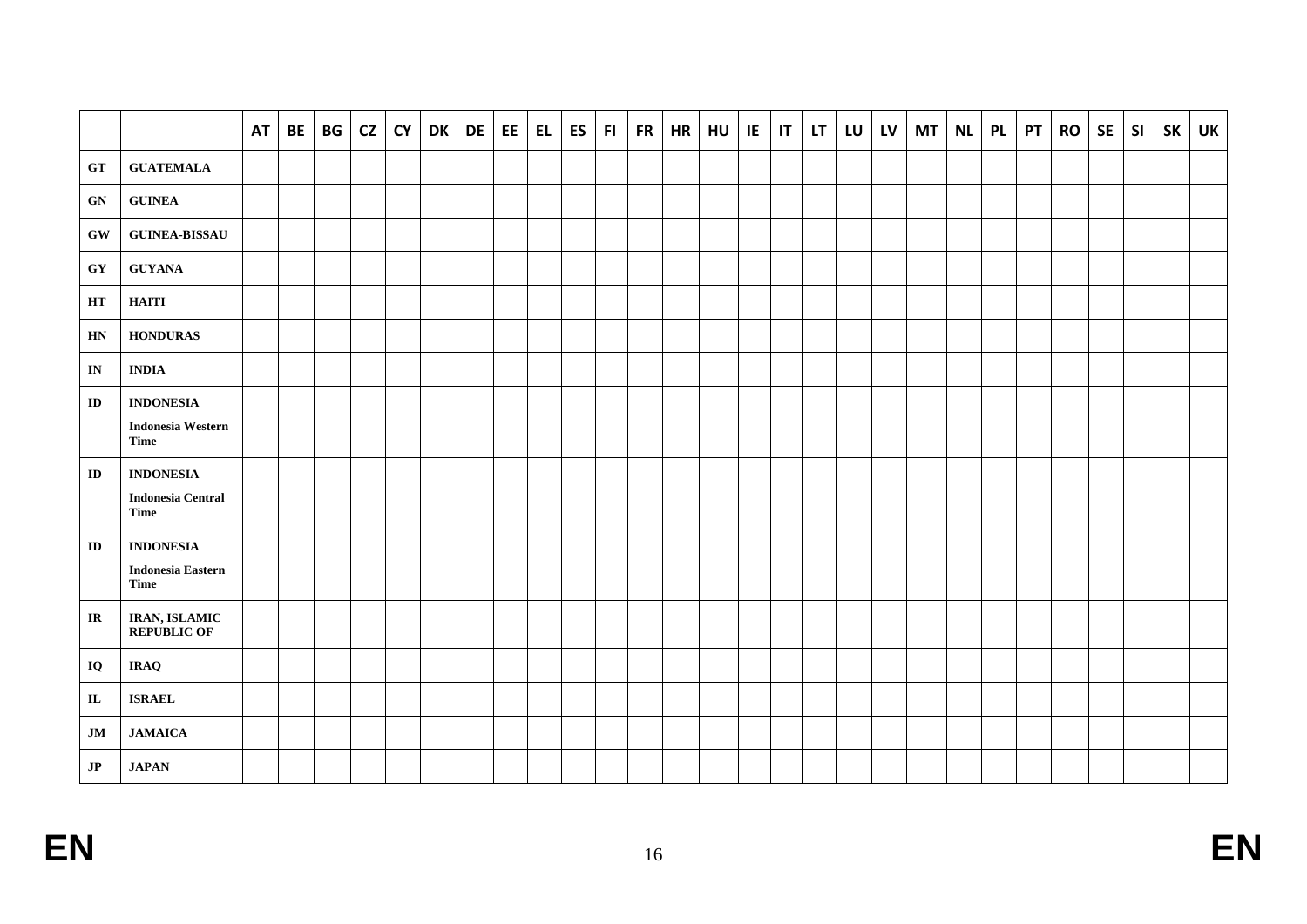|                        |                                                                      | <b>AT</b> | <b>BE</b> | BG | CZ | <b>CY</b> | <b>DK</b> | DE | EE | <b>EL</b> | <b>ES</b> | F1 | FR | <b>HR</b> | HU | IE | IT | <b>LT</b> | LU | <b>LV</b> | <b>MT</b> | <b>NL</b> | <b>PL</b> | <b>PT</b> | <b>RO</b> | <b>SE</b> | SI | <b>SK</b> | UK |
|------------------------|----------------------------------------------------------------------|-----------|-----------|----|----|-----------|-----------|----|----|-----------|-----------|----|----|-----------|----|----|----|-----------|----|-----------|-----------|-----------|-----------|-----------|-----------|-----------|----|-----------|----|
| JO                     | <b>JORDAN</b>                                                        |           |           |    |    |           |           |    |    |           |           |    |    |           |    |    |    |           |    |           |           |           |           |           |           |           |    |           |    |
| KZ                     | <b>KAZAKHSTAN</b><br>time zone 1                                     |           |           |    |    |           |           |    |    |           |           |    |    |           |    |    |    |           |    |           |           |           |           |           |           |           |    |           |    |
| KZ                     | <b>KAZAKHSTAN</b><br>time zone 2                                     |           |           |    |    |           |           |    |    |           |           |    |    |           |    |    |    |           |    |           |           |           |           |           |           |           |    |           |    |
| KE                     | <b>KENYA</b>                                                         |           |           |    |    |           |           |    |    |           |           |    |    |           |    |    |    |           |    |           |           |           |           |           |           |           |    |           |    |
| KP                     | KOREA,<br><b>DEMOCRATIC</b><br><b>PEOPLE'S</b><br><b>REPUBLIC OF</b> |           |           |    |    |           |           |    |    |           |           |    |    |           |    |    |    |           |    |           |           |           |           |           |           |           |    |           |    |
| KR                     | KOREA,<br><b>REPUBLIC OF</b>                                         |           |           |    |    |           |           |    |    |           |           |    |    |           |    |    |    |           |    |           |           |           |           |           |           |           |    |           |    |
| $\mathbf{K}\mathbf{W}$ | <b>KUWAIT</b>                                                        |           |           |    |    |           |           |    |    |           |           |    |    |           |    |    |    |           |    |           |           |           |           |           |           |           |    |           |    |
| KG                     | <b>KYRGYZSTAN</b>                                                    |           |           |    |    |           |           |    |    |           |           |    |    |           |    |    |    |           |    |           |           |           |           |           |           |           |    |           |    |
| LA                     | <b>LAO PEOPLE'S</b><br><b>DEMOCRATIC</b><br><b>REPUBLIC</b>          |           |           |    |    |           |           |    |    |           |           |    |    |           |    |    |    |           |    |           |           |           |           |           |           |           |    |           |    |
| ${\bf L}{\bf B}$       | <b>LEBANON</b>                                                       |           |           |    |    |           |           |    |    |           |           |    |    |           |    |    |    |           |    |           |           |           |           |           |           |           |    |           |    |
| ${\bf L S}$            | <b>LESOTHO</b>                                                       |           |           |    |    |           |           |    |    |           |           |    |    |           |    |    |    |           |    |           |           |           |           |           |           |           |    |           |    |
| LR                     | <b>LIBERIA</b>                                                       |           |           |    |    |           |           |    |    |           |           |    |    |           |    |    |    |           |    |           |           |           |           |           |           |           |    |           |    |
| LY                     | <b>LIBYA</b>                                                         |           |           |    |    |           |           |    |    |           |           |    |    |           |    |    |    |           |    |           |           |           |           |           |           |           |    |           |    |
| МK                     | MACEDONIA,<br>THE FORMER<br>YUGOSLAV<br><b>REPUBLIC OF</b>           |           |           |    |    |           |           |    |    |           |           |    |    |           |    |    |    |           |    |           |           |           |           |           |           |           |    |           |    |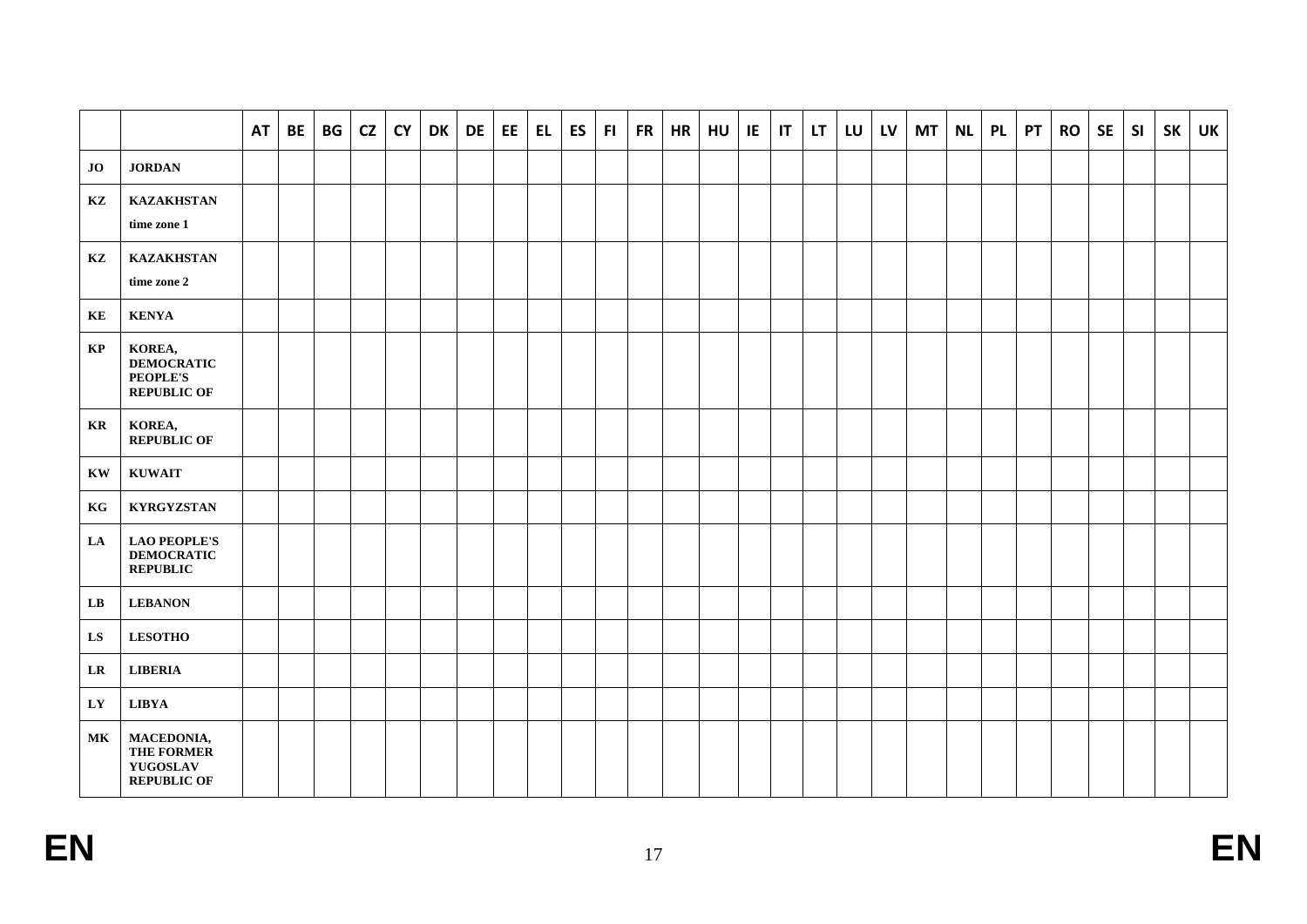|                        |                                | <b>AT</b> | <b>BE</b> | BG | <b>CZ</b> | <b>CY</b> | DK | <b>DE</b> | EE | EL. | ES | FI. | FR | HR | HU | IE | $\mathsf{I}\mathsf{T}$ | LT. | LU | LV | <b>MT</b> | <b>NL</b> | <b>PL</b> | <b>PT</b> | <b>RO</b> | <b>SE</b> | SI | <b>SK</b> | UK |
|------------------------|--------------------------------|-----------|-----------|----|-----------|-----------|----|-----------|----|-----|----|-----|----|----|----|----|------------------------|-----|----|----|-----------|-----------|-----------|-----------|-----------|-----------|----|-----------|----|
| $\mathbf{M}\mathbf{G}$ | <b>MADAGASCAR</b>              |           |           |    |           |           |    |           |    |     |    |     |    |    |    |    |                        |     |    |    |           |           |           |           |           |           |    |           |    |
| $\mathbf{M}\mathbf{W}$ | <b>MALAWI</b>                  |           |           |    |           |           |    |           |    |     |    |     |    |    |    |    |                        |     |    |    |           |           |           |           |           |           |    |           |    |
| $\bold{MY}$            | <b>MALAYSIA</b>                |           |           |    |           |           |    |           |    |     |    |     |    |    |    |    |                        |     |    |    |           |           |           |           |           |           |    |           |    |
| <b>MV</b>              | <b>MALDIVES</b>                |           |           |    |           |           |    |           |    |     |    |     |    |    |    |    |                        |     |    |    |           |           |           |           |           |           |    |           |    |
| ML                     | <b>MALI</b>                    |           |           |    |           |           |    |           |    |     |    |     |    |    |    |    |                        |     |    |    |           |           |           |           |           |           |    |           |    |
| $\bf{MR}$              | <b>MAURITANIA</b>              |           |           |    |           |           |    |           |    |     |    |     |    |    |    |    |                        |     |    |    |           |           |           |           |           |           |    |           |    |
| MU                     | <b>MAURITIUS</b>               |           |           |    |           |           |    |           |    |     |    |     |    |    |    |    |                        |     |    |    |           |           |           |           |           |           |    |           |    |
| $\mathbf{MX}$          | <b>MEXICO</b>                  |           |           |    |           |           |    |           |    |     |    |     |    |    |    |    |                        |     |    |    |           |           |           |           |           |           |    |           |    |
|                        | <b>Central Zone</b>            |           |           |    |           |           |    |           |    |     |    |     |    |    |    |    |                        |     |    |    |           |           |           |           |           |           |    |           |    |
| $\mathbf{MX}$          | <b>MEXICO</b>                  |           |           |    |           |           |    |           |    |     |    |     |    |    |    |    |                        |     |    |    |           |           |           |           |           |           |    |           |    |
|                        | <b>Pacific Zone</b>            |           |           |    |           |           |    |           |    |     |    |     |    |    |    |    |                        |     |    |    |           |           |           |           |           |           |    |           |    |
| $\mathbf{MX}$          | <b>MEXICO</b>                  |           |           |    |           |           |    |           |    |     |    |     |    |    |    |    |                        |     |    |    |           |           |           |           |           |           |    |           |    |
|                        | Northwest Zone                 |           |           |    |           |           |    |           |    |     |    |     |    |    |    |    |                        |     |    |    |           |           |           |           |           |           |    |           |    |
| MD                     | MOLDOVA,<br><b>REPUBLIC OF</b> |           |           |    |           |           |    |           |    |     |    |     |    |    |    |    |                        |     |    |    |           |           |           |           |           |           |    |           |    |
| <b>MN</b>              | <b>MONGOLIA</b>                |           |           |    |           |           |    |           |    |     |    |     |    |    |    |    |                        |     |    |    |           |           |           |           |           |           |    |           |    |
|                        | time zone 1                    |           |           |    |           |           |    |           |    |     |    |     |    |    |    |    |                        |     |    |    |           |           |           |           |           |           |    |           |    |
| <b>MN</b>              | <b>MONGOLIA</b>                |           |           |    |           |           |    |           |    |     |    |     |    |    |    |    |                        |     |    |    |           |           |           |           |           |           |    |           |    |
|                        | time zone $2\,$                |           |           |    |           |           |    |           |    |     |    |     |    |    |    |    |                        |     |    |    |           |           |           |           |           |           |    |           |    |
| ME                     | <b>MONTENEGRO</b>              |           |           |    |           |           |    |           |    |     |    |     |    |    |    |    |                        |     |    |    |           |           |           |           |           |           |    |           |    |
| MA                     | <b>MOROCCO</b>                 |           |           |    |           |           |    |           |    |     |    |     |    |    |    |    |                        |     |    |    |           |           |           |           |           |           |    |           |    |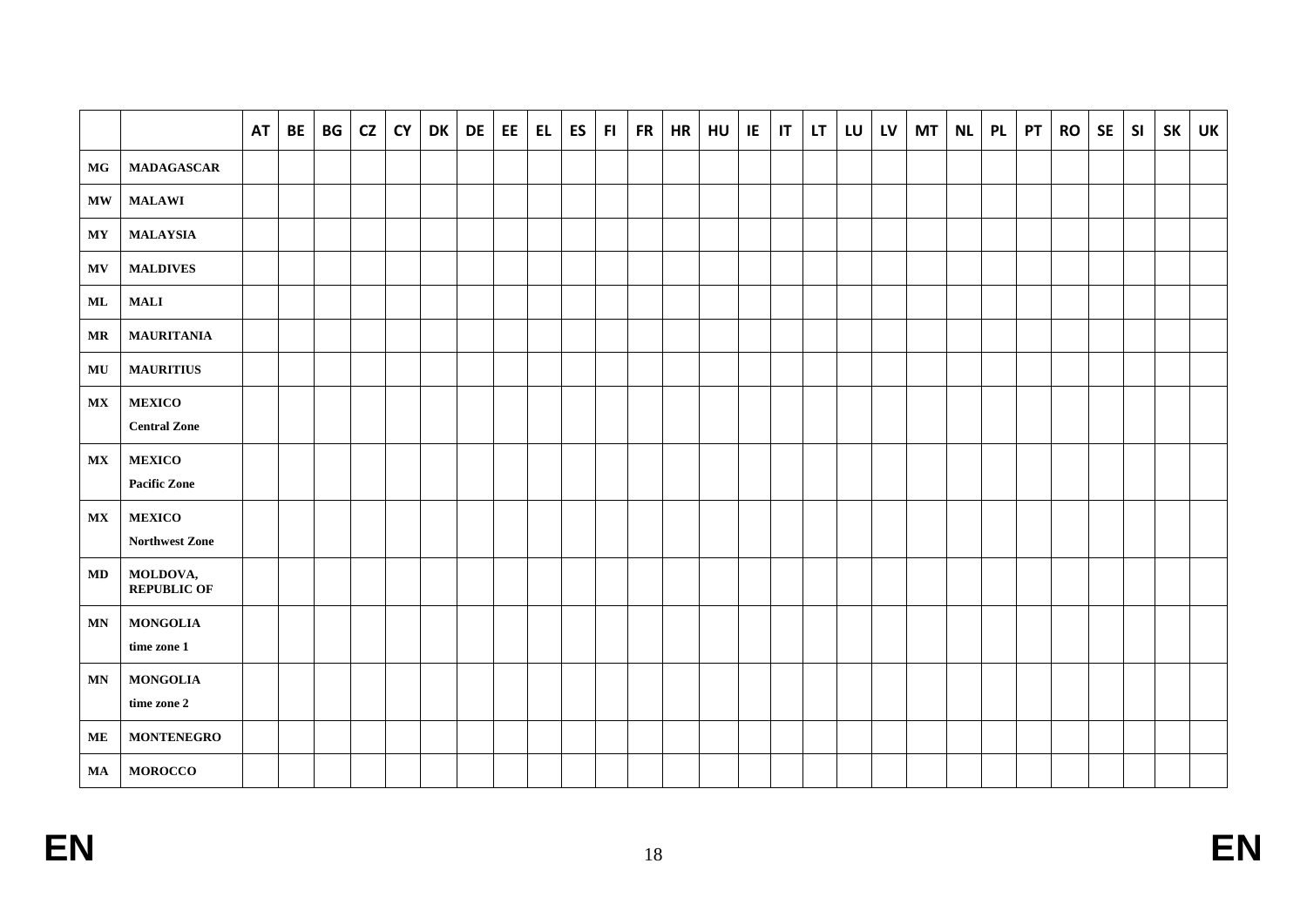|                        |                                                           | <b>AT</b> | <b>BE</b> | BG | CZ | <b>CY</b> | <b>DK</b> | DE | EE. | EL | <b>ES</b> | FI. | FR | <b>HR</b> | HU | IE | T | LT | LU LV | <b>MT</b> | <b>NL</b> | <b>PL</b> | <b>PT</b> | <b>RO</b> | <b>SE</b> | SI | <b>SK</b> | <b>UK</b> |
|------------------------|-----------------------------------------------------------|-----------|-----------|----|----|-----------|-----------|----|-----|----|-----------|-----|----|-----------|----|----|---|----|-------|-----------|-----------|-----------|-----------|-----------|-----------|----|-----------|-----------|
| MZ                     | <b>MOZAMBIQUE</b>                                         |           |           |    |    |           |           |    |     |    |           |     |    |           |    |    |   |    |       |           |           |           |           |           |           |    |           |           |
| MM                     | <b>MYANMAR</b>                                            |           |           |    |    |           |           |    |     |    |           |     |    |           |    |    |   |    |       |           |           |           |           |           |           |    |           |           |
| <b>NA</b>              | $\mathbf{NAMIBIA}$                                        |           |           |    |    |           |           |    |     |    |           |     |    |           |    |    |   |    |       |           |           |           |           |           |           |    |           |           |
| $\bf NP$               | $\bf NEPAL$                                               |           |           |    |    |           |           |    |     |    |           |     |    |           |    |    |   |    |       |           |           |           |           |           |           |    |           |           |
| $\mathbf{N}\mathbf{I}$ | <b>NICARAGUA</b>                                          |           |           |    |    |           |           |    |     |    |           |     |    |           |    |    |   |    |       |           |           |           |           |           |           |    |           |           |
| <b>NE</b>              | <b>NIGER</b>                                              |           |           |    |    |           |           |    |     |    |           |     |    |           |    |    |   |    |       |           |           |           |           |           |           |    |           |           |
| NG                     | <b>NIGERIA</b>                                            |           |           |    |    |           |           |    |     |    |           |     |    |           |    |    |   |    |       |           |           |           |           |           |           |    |           |           |
| OM                     | <b>OMAN</b>                                               |           |           |    |    |           |           |    |     |    |           |     |    |           |    |    |   |    |       |           |           |           |           |           |           |    |           |           |
| PK                     | <b>PAKISTAN</b>                                           |           |           |    |    |           |           |    |     |    |           |     |    |           |    |    |   |    |       |           |           |           |           |           |           |    |           |           |
| PA                     | <b>PANAMA</b>                                             |           |           |    |    |           |           |    |     |    |           |     |    |           |    |    |   |    |       |           |           |           |           |           |           |    |           |           |
| $_{PG}$                | PAPUA NEW<br><b>GUINEA</b>                                |           |           |    |    |           |           |    |     |    |           |     |    |           |    |    |   |    |       |           |           |           |           |           |           |    |           |           |
| ${\bf P}{\bf Y}$       | <b>PARAGUAY</b>                                           |           |           |    |    |           |           |    |     |    |           |     |    |           |    |    |   |    |       |           |           |           |           |           |           |    |           |           |
| PE                     | <b>PERU</b>                                               |           |           |    |    |           |           |    |     |    |           |     |    |           |    |    |   |    |       |           |           |           |           |           |           |    |           |           |
| PH                     | <b>PHILIPPINES</b>                                        |           |           |    |    |           |           |    |     |    |           |     |    |           |    |    |   |    |       |           |           |           |           |           |           |    |           |           |
| <b>PR</b>              | PUERTO RICO                                               |           |           |    |    |           |           |    |     |    |           |     |    |           |    |    |   |    |       |           |           |           |           |           |           |    |           |           |
| QA                     | <b>QATAR</b>                                              |           |           |    |    |           |           |    |     |    |           |     |    |           |    |    |   |    |       |           |           |           |           |           |           |    |           |           |
| $\mathbf{R}$ U         | <b>RUSSIAN</b><br><b>FEDERATION</b><br><b>Moscow Time</b> |           |           |    |    |           |           |    |     |    |           |     |    |           |    |    |   |    |       |           |           |           |           |           |           |    |           |           |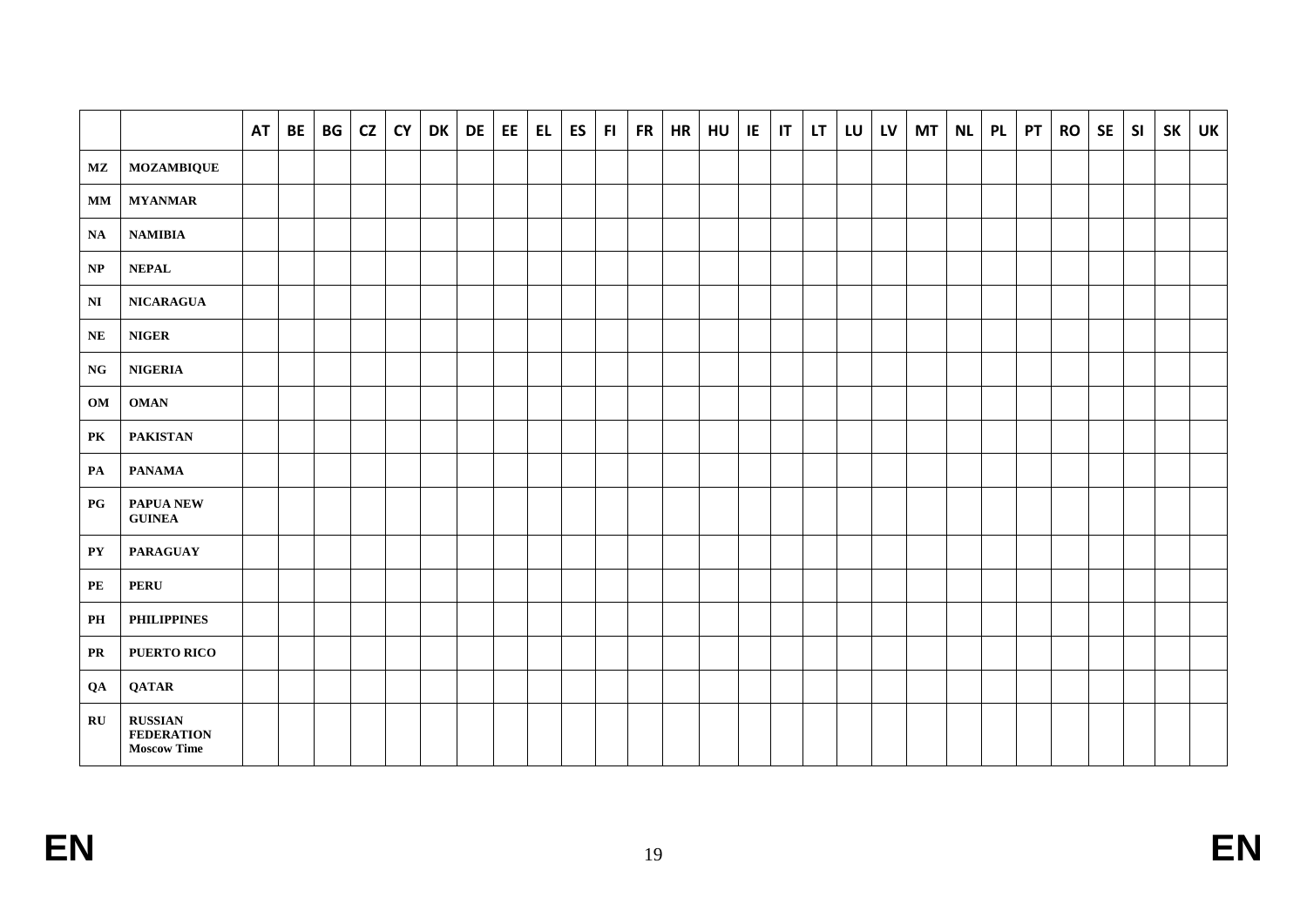|                         |                                                                | <b>AT</b> | BE | BG | CZ | <b>CY</b> | <b>DK</b> | <b>DE</b> | EE | EL. | <b>ES</b> | F1 | FR | <b>HR</b> | HU | IE. | $\mathsf{I}\mathsf{T}$ | LT. | LU | LV | <b>MT</b> | <b>NL</b> | <b>PL</b> | <b>PT</b> | <b>RO</b> | <b>SE</b> | SI | <b>SK</b> | <b>UK</b> |
|-------------------------|----------------------------------------------------------------|-----------|----|----|----|-----------|-----------|-----------|----|-----|-----------|----|----|-----------|----|-----|------------------------|-----|----|----|-----------|-----------|-----------|-----------|-----------|-----------|----|-----------|-----------|
| $\mathbf{R}$ U          | <b>RUSSIAN</b><br><b>FEDERATION</b><br>Yekaterinburg<br>Time   |           |    |    |    |           |           |           |    |     |           |    |    |           |    |     |                        |     |    |    |           |           |           |           |           |           |    |           |           |
| $\mathbf{R}$ U          | <b>RUSSIAN</b><br><b>FEDERATION</b><br><b>Omsk Time</b>        |           |    |    |    |           |           |           |    |     |           |    |    |           |    |     |                        |     |    |    |           |           |           |           |           |           |    |           |           |
| $\mathbf{R}$ U          | <b>RUSSIAN</b><br><b>FEDERATION</b><br><b>Krasnoyarsk Time</b> |           |    |    |    |           |           |           |    |     |           |    |    |           |    |     |                        |     |    |    |           |           |           |           |           |           |    |           |           |
| $\mathbf{R}$ U          | <b>RUSSIAN</b><br><b>FEDERATION</b><br><b>Irkutsk Time</b>     |           |    |    |    |           |           |           |    |     |           |    |    |           |    |     |                        |     |    |    |           |           |           |           |           |           |    |           |           |
| $\mathbf{R}$ U          | <b>RUSSIAN</b><br><b>FEDERATION</b><br><b>Yakutsk Time</b>     |           |    |    |    |           |           |           |    |     |           |    |    |           |    |     |                        |     |    |    |           |           |           |           |           |           |    |           |           |
| $\mathbf{R}$ U          | <b>RUSSIAN</b><br><b>FEDERATION</b><br><b>Vladivostok Time</b> |           |    |    |    |           |           |           |    |     |           |    |    |           |    |     |                        |     |    |    |           |           |           |           |           |           |    |           |           |
| $\mathbf{R}$ U          | <b>RUSSIAN</b><br><b>FEDERATION</b><br><b>Magadan Time</b>     |           |    |    |    |           |           |           |    |     |           |    |    |           |    |     |                        |     |    |    |           |           |           |           |           |           |    |           |           |
| $\mathbf{R}\mathbf{W}$  | <b>RWANDA</b>                                                  |           |    |    |    |           |           |           |    |     |           |    |    |           |    |     |                        |     |    |    |           |           |           |           |           |           |    |           |           |
| $\mathbf{K} \mathbf{N}$ | <b>SAINT KITTS</b><br><b>AND NEVIS</b>                         |           |    |    |    |           |           |           |    |     |           |    |    |           |    |     |                        |     |    |    |           |           |           |           |           |           |    |           |           |
| $\mathbf{L}\mathbf{C}$  | <b>SAINT LUCIA</b>                                             |           |    |    |    |           |           |           |    |     |           |    |    |           |    |     |                        |     |    |    |           |           |           |           |           |           |    |           |           |
| <b>VC</b>               | SAINT VINCENT<br><b>AND THE</b><br><b>GRENADINES</b>           |           |    |    |    |           |           |           |    |     |           |    |    |           |    |     |                        |     |    |    |           |           |           |           |           |           |    |           |           |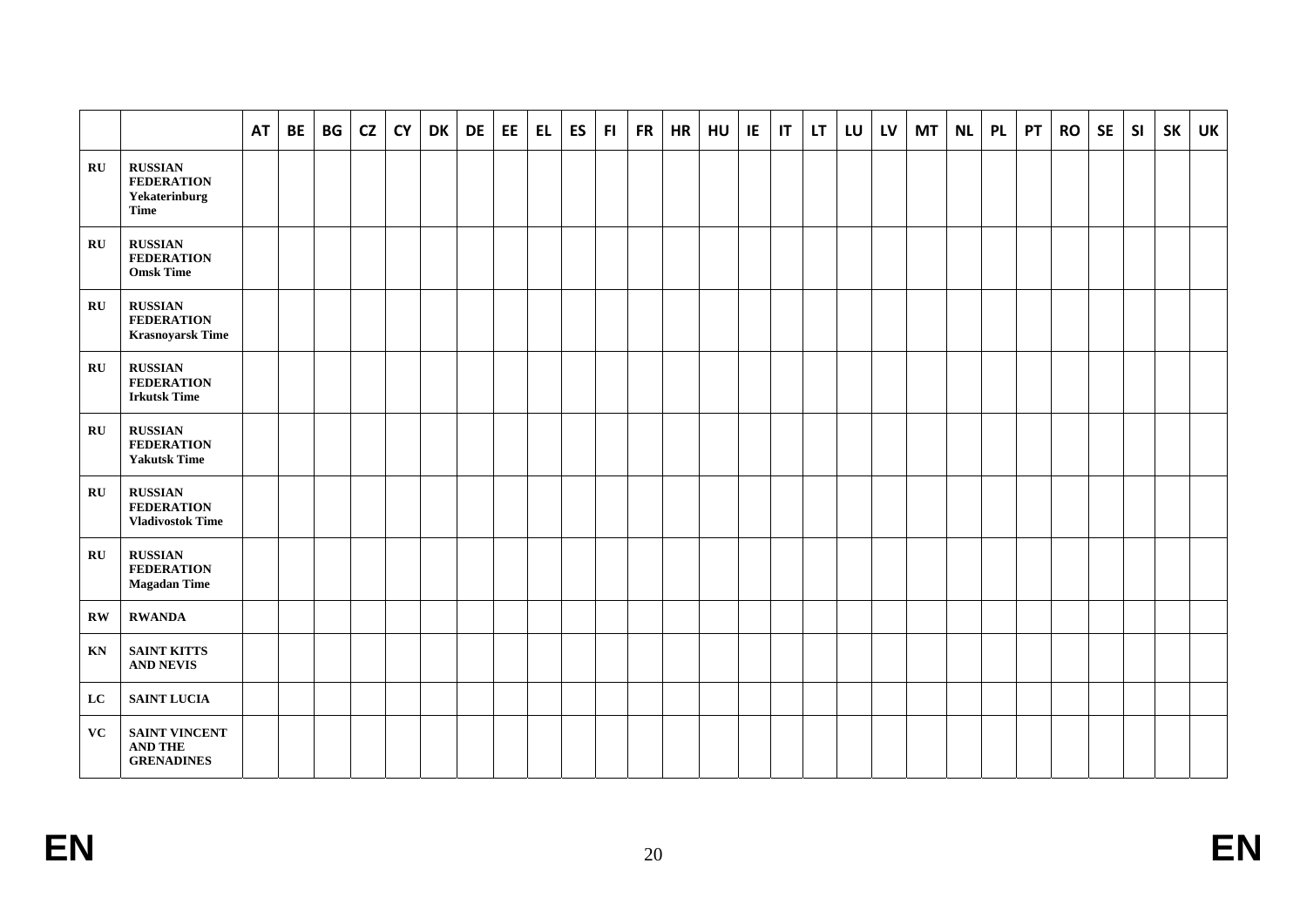|                        |                                        | <b>AT</b> | <b>BE</b> | BG | <b>CZ</b> | <b>CY</b> | DK | <b>DE</b> | EE | EL. | <b>ES</b> | FI. | FR | <b>HR</b> | HU | IE | $\mathbf{I}$ | LT. | LU | <b>LV</b> | <b>MT</b> | <b>NL</b> | <b>PL</b> | <b>PT</b> | <b>RO</b> | <b>SE</b> | SI | <b>SK</b> | <b>UK</b> |
|------------------------|----------------------------------------|-----------|-----------|----|-----------|-----------|----|-----------|----|-----|-----------|-----|----|-----------|----|----|--------------|-----|----|-----------|-----------|-----------|-----------|-----------|-----------|-----------|----|-----------|-----------|
| ${\bf ST}$             | <b>SAO TOME AND</b><br><b>PRINCIPE</b> |           |           |    |           |           |    |           |    |     |           |     |    |           |    |    |              |     |    |           |           |           |           |           |           |           |    |           |           |
| <b>SA</b>              | <b>SAUDI ARABIA</b>                    |           |           |    |           |           |    |           |    |     |           |     |    |           |    |    |              |     |    |           |           |           |           |           |           |           |    |           |           |
| ${\bf SN}$             | <b>SENEGAL</b>                         |           |           |    |           |           |    |           |    |     |           |     |    |           |    |    |              |     |    |           |           |           |           |           |           |           |    |           |           |
| $\mathbf{R}$           | <b>SERBIA</b>                          |           |           |    |           |           |    |           |    |     |           |     |    |           |    |    |              |     |    |           |           |           |           |           |           |           |    |           |           |
| SC                     | <b>SEYCHELLES</b>                      |           |           |    |           |           |    |           |    |     |           |     |    |           |    |    |              |     |    |           |           |           |           |           |           |           |    |           |           |
| ${\bf SL}$             | <b>SIERRA LEONE</b>                    |           |           |    |           |           |    |           |    |     |           |     |    |           |    |    |              |     |    |           |           |           |           |           |           |           |    |           |           |
| SG                     | <b>SINGAPORE</b>                       |           |           |    |           |           |    |           |    |     |           |     |    |           |    |    |              |     |    |           |           |           |           |           |           |           |    |           |           |
| <b>SO</b>              | <b>SOMALIA</b>                         |           |           |    |           |           |    |           |    |     |           |     |    |           |    |    |              |     |    |           |           |           |           |           |           |           |    |           |           |
| ZA                     | <b>SOUTH AFRICA</b>                    |           |           |    |           |           |    |           |    |     |           |     |    |           |    |    |              |     |    |           |           |           |           |           |           |           |    |           |           |
| $\mathbf{S}\mathbf{S}$ | <b>SOUTH SUDAN</b>                     |           |           |    |           |           |    |           |    |     |           |     |    |           |    |    |              |     |    |           |           |           |           |           |           |           |    |           |           |
| LK                     | <b>SRI LANKA</b>                       |           |           |    |           |           |    |           |    |     |           |     |    |           |    |    |              |     |    |           |           |           |           |           |           |           |    |           |           |
| SD                     | <b>SUDAN</b>                           |           |           |    |           |           |    |           |    |     |           |     |    |           |    |    |              |     |    |           |           |           |           |           |           |           |    |           |           |
| SR                     | <b>SURINAME</b>                        |           |           |    |           |           |    |           |    |     |           |     |    |           |    |    |              |     |    |           |           |           |           |           |           |           |    |           |           |
| $\mathbf{S}\mathbf{Z}$ | <b>SWAZILAND</b>                       |           |           |    |           |           |    |           |    |     |           |     |    |           |    |    |              |     |    |           |           |           |           |           |           |           |    |           |           |
| CH                     | <b>SWITZERLAND</b>                     |           |           |    |           |           |    |           |    |     |           |     |    |           |    |    |              |     |    |           |           |           |           |           |           |           |    |           |           |
| ${\bf S}{\bf Y}$       | <b>SYRIAN ARAB</b><br><b>REPUBLIC</b>  |           |           |    |           |           |    |           |    |     |           |     |    |           |    |    |              |     |    |           |           |           |           |           |           |           |    |           |           |
| $\mathbf{T}\mathbf{J}$ | <b>TAJIKISTAN</b>                      |           |           |    |           |           |    |           |    |     |           |     |    |           |    |    |              |     |    |           |           |           |           |           |           |           |    |           |           |
| TZ                     | TANZANIA,<br><b>UNITED</b>             |           |           |    |           |           |    |           |    |     |           |     |    |           |    |    |              |     |    |           |           |           |           |           |           |           |    |           |           |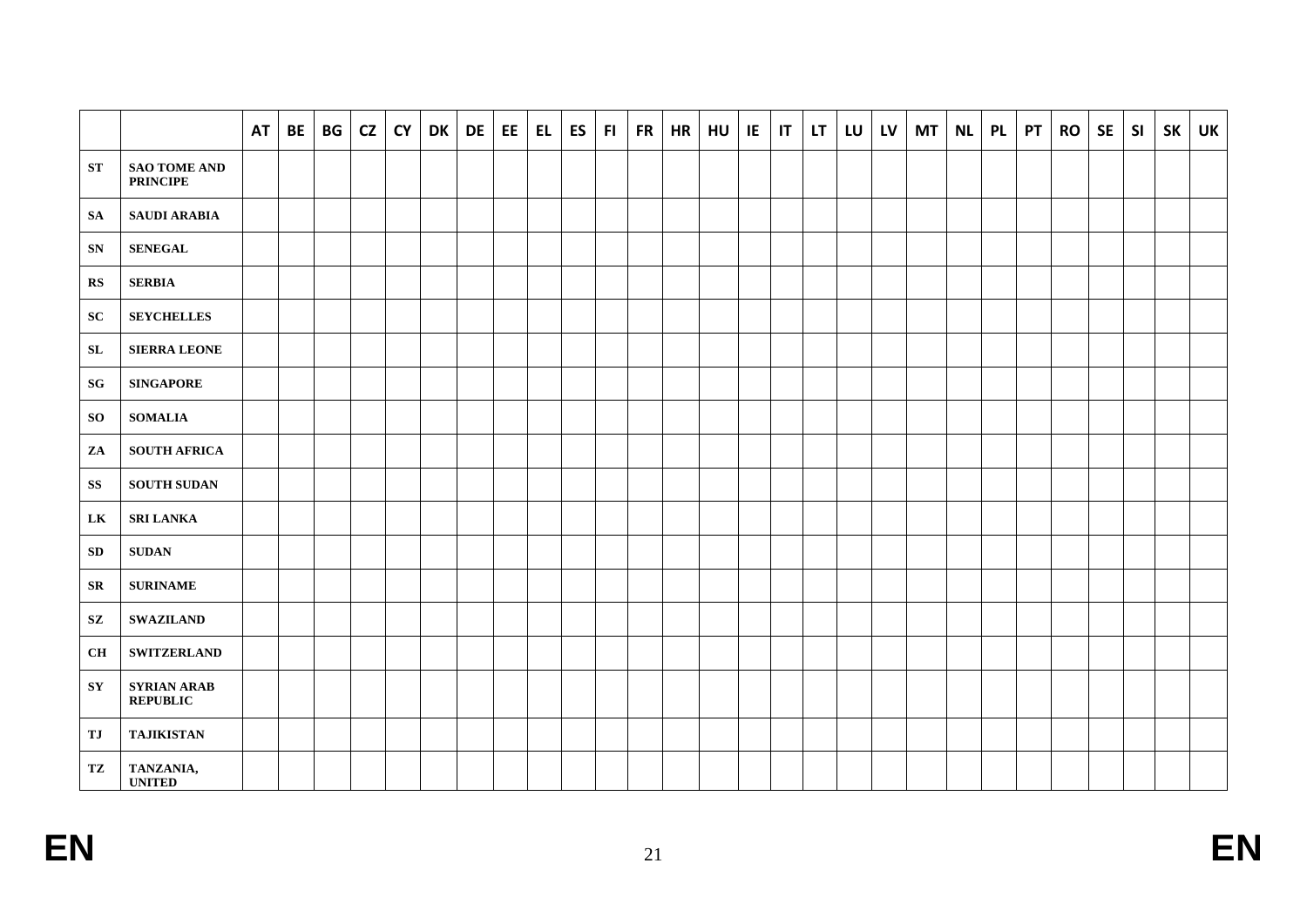|                        |                                                      | <b>AT</b> | <b>BE</b> | BG | <b>CZ</b> | <b>CY</b> | DK | DE | EE. | EL. | ES | F1 | FR | <b>HR</b> | HU | IE | $\mathsf{I}$ | LT. | LU | <b>LV</b> | <b>MT</b> | <b>NL</b> | <b>PL</b> | <b>PT</b> | <b>RO</b> | <b>SE</b> | <b>SI</b> | <b>SK</b> | <b>UK</b> |
|------------------------|------------------------------------------------------|-----------|-----------|----|-----------|-----------|----|----|-----|-----|----|----|----|-----------|----|----|--------------|-----|----|-----------|-----------|-----------|-----------|-----------|-----------|-----------|-----------|-----------|-----------|
|                        | <b>REPUBLIC OF</b>                                   |           |           |    |           |           |    |    |     |     |    |    |    |           |    |    |              |     |    |           |           |           |           |           |           |           |           |           |           |
| TH                     | <b>THAILAND</b>                                      |           |           |    |           |           |    |    |     |     |    |    |    |           |    |    |              |     |    |           |           |           |           |           |           |           |           |           |           |
| TL                     | <b>TIMOR-LESTE</b>                                   |           |           |    |           |           |    |    |     |     |    |    |    |           |    |    |              |     |    |           |           |           |           |           |           |           |           |           |           |
| ${\bf T} {\bf G}$      | <b>TOGO</b>                                          |           |           |    |           |           |    |    |     |     |    |    |    |           |    |    |              |     |    |           |           |           |           |           |           |           |           |           |           |
| TT                     | <b>TRINIDAD AND</b><br><b>TOBAGO</b>                 |           |           |    |           |           |    |    |     |     |    |    |    |           |    |    |              |     |    |           |           |           |           |           |           |           |           |           |           |
| TN                     | <b>TUNISIA</b>                                       |           |           |    |           |           |    |    |     |     |    |    |    |           |    |    |              |     |    |           |           |           |           |           |           |           |           |           |           |
| TR                     | <b>TURKEY</b>                                        |           |           |    |           |           |    |    |     |     |    |    |    |           |    |    |              |     |    |           |           |           |           |           |           |           |           |           |           |
| TM                     | TURKMENISTAN                                         |           |           |    |           |           |    |    |     |     |    |    |    |           |    |    |              |     |    |           |           |           |           |           |           |           |           |           |           |
| $\mathbf{U}\mathbf{G}$ | <b>UGANDA</b>                                        |           |           |    |           |           |    |    |     |     |    |    |    |           |    |    |              |     |    |           |           |           |           |           |           |           |           |           |           |
| <b>UA</b>              | <b>UKRAINE</b>                                       |           |           |    |           |           |    |    |     |     |    |    |    |           |    |    |              |     |    |           |           |           |           |           |           |           |           |           |           |
| AE                     | <b>UNITED ARAB</b><br><b>EMIRATES</b>                |           |           |    |           |           |    |    |     |     |    |    |    |           |    |    |              |     |    |           |           |           |           |           |           |           |           |           |           |
| US                     | <b>UNITED STATES</b><br><b>Eastern time zone</b>     |           |           |    |           |           |    |    |     |     |    |    |    |           |    |    |              |     |    |           |           |           |           |           |           |           |           |           |           |
| <b>US</b>              | <b>UNITED STATES</b><br><b>Central time zone</b>     |           |           |    |           |           |    |    |     |     |    |    |    |           |    |    |              |     |    |           |           |           |           |           |           |           |           |           |           |
| US                     | <b>UNITED STATES</b><br><b>Mountain time</b><br>zone |           |           |    |           |           |    |    |     |     |    |    |    |           |    |    |              |     |    |           |           |           |           |           |           |           |           |           |           |
| US                     | <b>UNITED STATES</b><br>Pacific time zone            |           |           |    |           |           |    |    |     |     |    |    |    |           |    |    |              |     |    |           |           |           |           |           |           |           |           |           |           |
| <b>US</b>              | <b>UNITED STATES</b><br>Alaska time zone             |           |           |    |           |           |    |    |     |     |    |    |    |           |    |    |              |     |    |           |           |           |           |           |           |           |           |           |           |